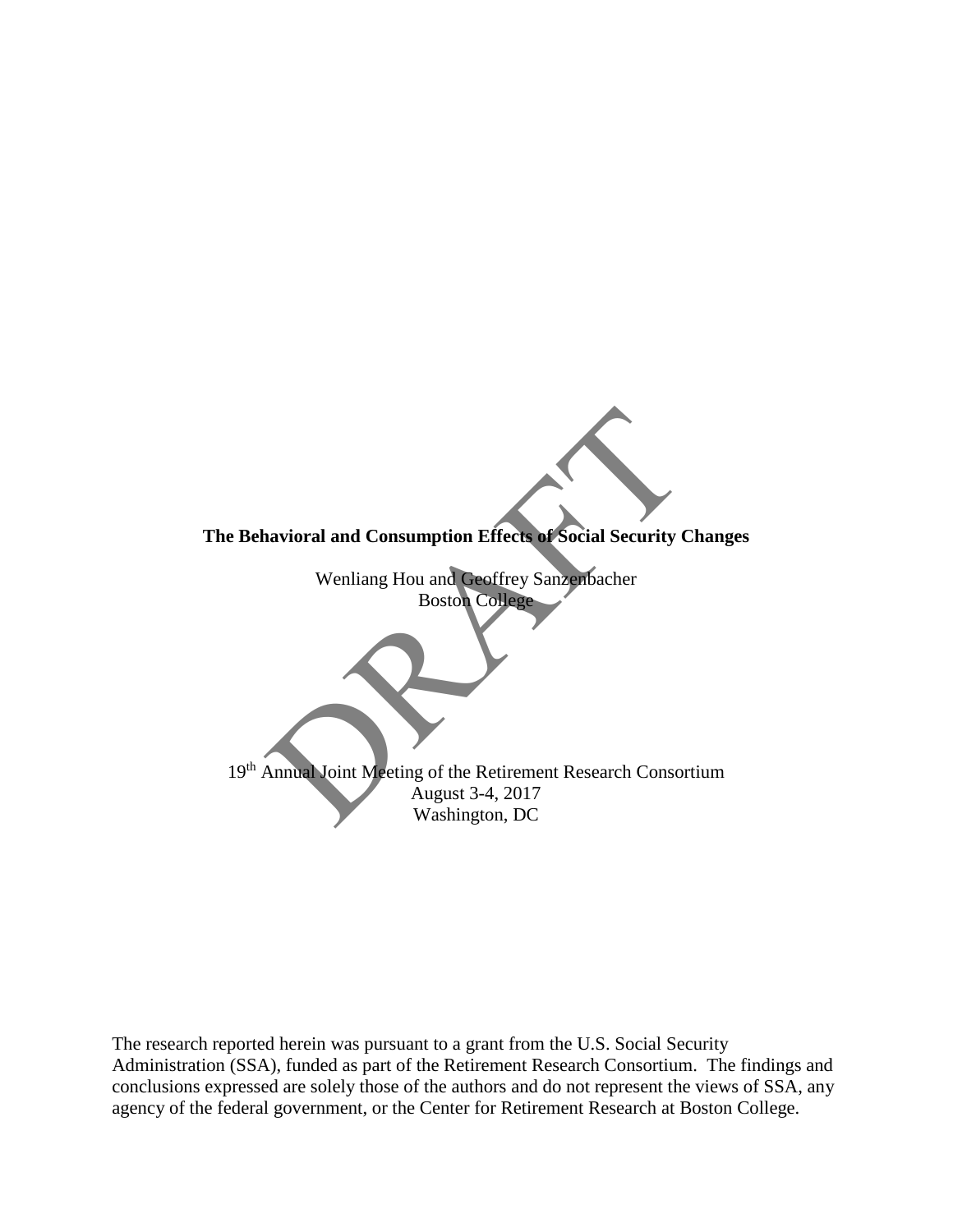# **Abstract**

e to consider the effect on program recipients. This pape<br>tural model to analyze the effect of four changes to the S<br>s' retirement timing and household consumption. All for<br>shortfall by about 1 percent of payroll.<br>tit:<br>tit Social Security's Trust Fund is projected to be exhausted in 2034. A variety of changes to the program have been put forward that would either push this date out into the future or delay it indefinitely. Some of these changes cut benefits – e.g., pushing the Full Retirement Age (FRA) out to 69 – while others increase program revenue – e.g., increasing the payroll tax. While Social Security's Office of the Chief Actuary projects the financial impact on the program of a wide variety of changes, understanding the impact of these changes on recipients' behavior and well-being is also a valuable exercise. After all, any programmatic change can be calibrated to reduce Social Security's financial shortfall by a given amount, so a useful tie-breaker for policymakers may be to consider the effect on program recipients. This paper uses the Gustman and Steinmeier structural model to analyze the effect of four changes to the Social Security program on recipients' retirement timing and household consumption. All four of the changes reduce the financial shortfall by about 1 percent of payroll.

This paper found that:

- The two policies analyzed that reduce benefit size an increase in the FRA to 69 and a reduction in the COLA of 0.5 percentage points – increase the length of workers' careers by delaying retirement.
- The two policies analyzed that increase revenue an increase in the payroll tax to 7.75 percent and an increase in the cap to cover 90 percent of earnings – have a negligible impact on retirement timing.
- For the benefit based policies, the reduction in consumption relative to current policy is relatively high post-retirement, with the COLA adjustment having an increasing effect with time.
- Policies that increase revenue have little effect on consumption after retirement but have a consistent effect during the working life.

The policy implications of this paper are:

• Policy makers can expect a larger behavioral response of delayed retirement to accompany changes to Social Security that reduces benefits than for those increasing revenue.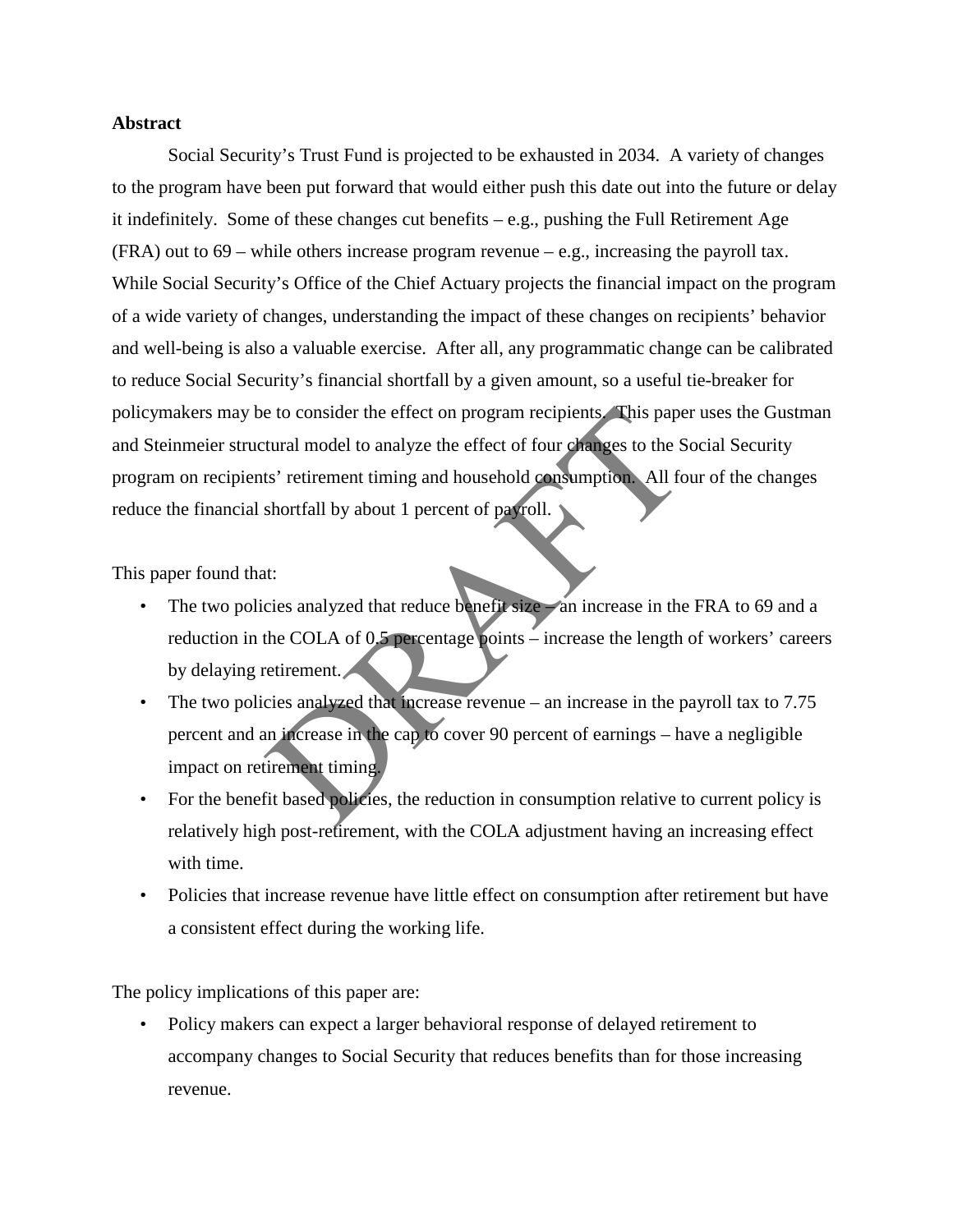• Policies that cut benefits lead to a larger reduction in consumption during retirement than those increasing revenue, but revenue increasing policies reduce consumption over a longer period of time.

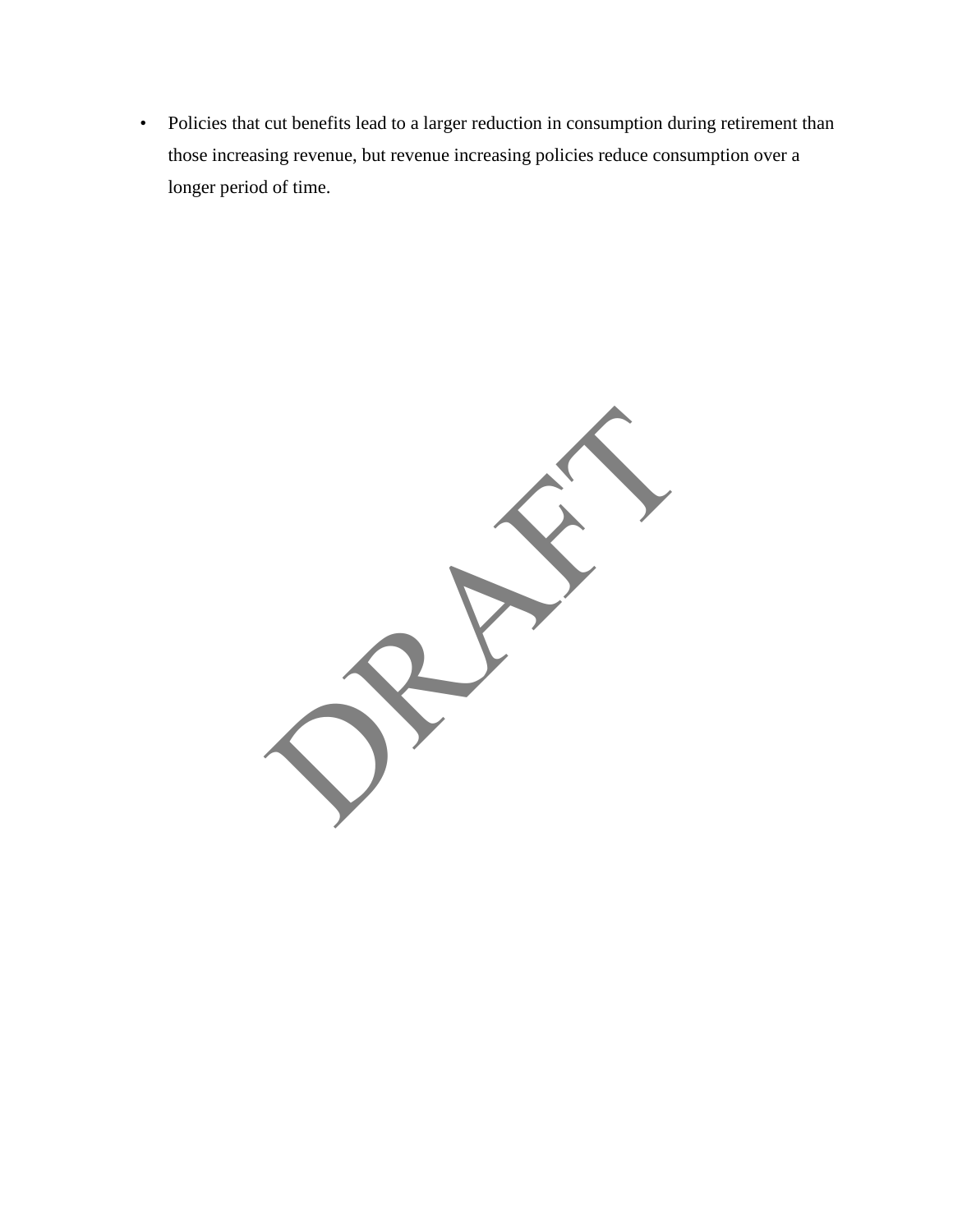#### **Introduction**

 According to the 2017 Trustees Report, Social Security's Trust Fund is projected to be exhausted in 2034. Some changes to the Social Security program designed to push this date back cut benefits – e.g., pushing the Full Retirement Age (FRA) out to 69 – while others increase revenue – e.g., increasing the payroll tax. While Social Security's Office of the Chief Actuary projects the financial impact on the program of a wide variety of changes, understanding the impact on recipients' behavior and well-being is also a valuable exercise. After all, programmatic changes can often be calibrated to reduce Social Security's financial shortfall by a given amount, so a useful tie breaker for policymakers may be to consider the effect on beneficiaries. In addition, understanding behavioral effects can inform future financial projections, since the financial impact of a change like increasing the Full Retirement Age (FRA) depends on whether workers stand pat and accept a lower benefit or lengthen their careers and receive the same benefit while paying into the system longer. This paper will examine the effect of four policy changes on the retirement timing and consumption of workers across the income distribution.

dition, understanding behavioral effects can inform future<br>
e financial impact of a change like increasing the Full Re<br>
workers stand pat and accept a lower benefit or lengthen<br>
nefit while paying into the system onger. Th The issue with projecting these behavioral effects is that in many cases the policies are completely untried. For example, one policy change that has been suggested (and that this paper will examine) is a reduction in the Cost-of-Living Adjustment (COLA). This change would effectively reduce the real benefit by an increasing amount as people age. To date, this type of benefit reduction – one that gets larger with age post-claiming – has not been attempted, so the behavioral impacts and any effect on consumption in retirement of such a policy are largely unknown.

In the absence of a natural experiment, one tool economists use to predict the effect of counter-factual policies is called structural modeling. In structural models, the preference parameters that govern individuals' choices are estimated by observing their behavior given their constraints. For example, in the context of retirement timing, if individuals with few assets retire early when they become ill, then the model would estimate that the disutility from working while ill is so high people are willing to tolerate low consumption in retirement. Once this kind of preference is estimated, the econometrician can change the environment – e.g., by making workers healthier – and see how workers' behavior is likely to respond.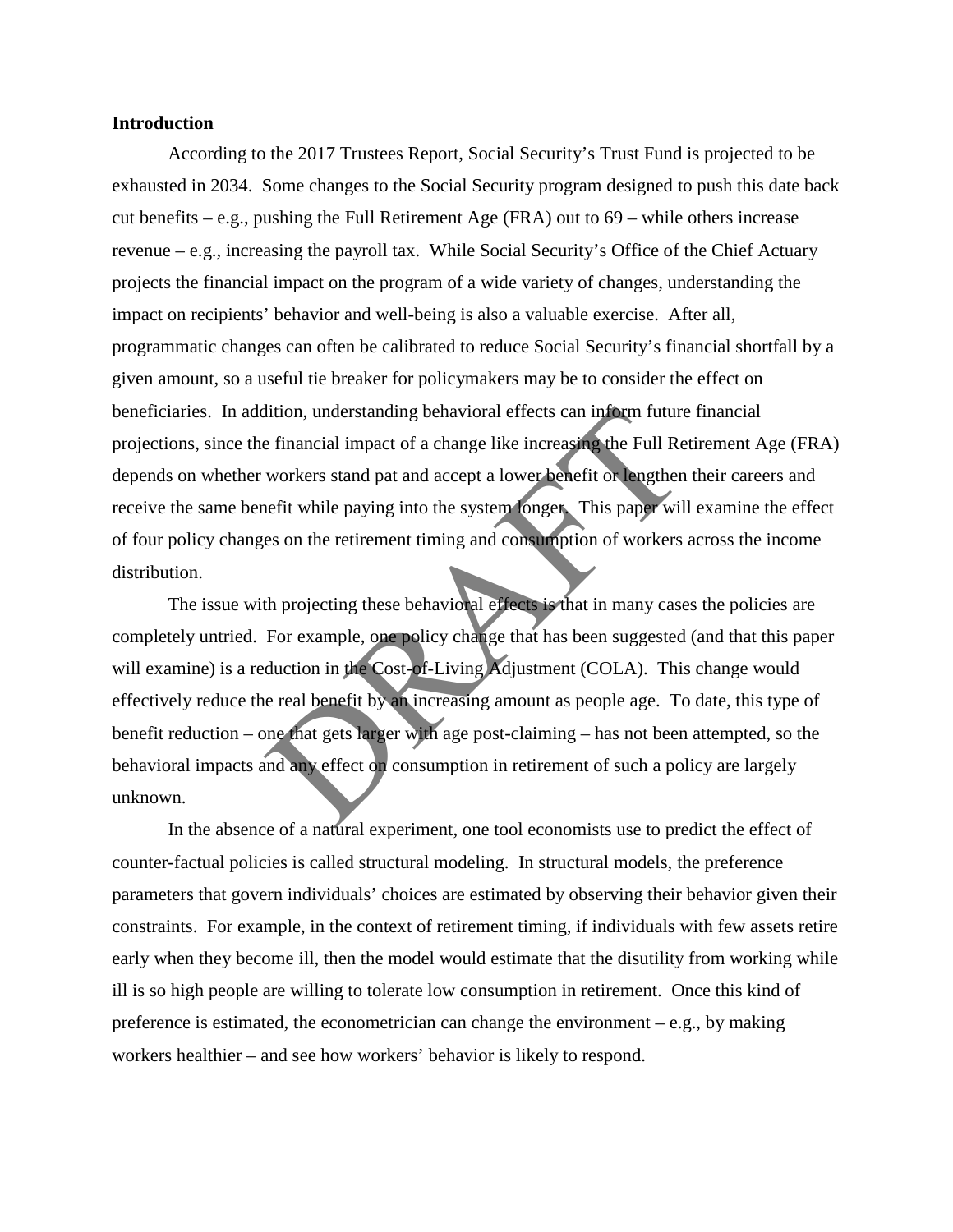gs (roughly \$270,000 in 2016 dollars). The first two policies and the expected to lead to delayed retirement as workers the sum of the expected to lead to delayed retirement as workers the model of the model of the model o This paper uses one particular structural model, from Gustman and Steinmeier (2006), to analyze the effect of changes to the Social Security program on recipients' retirement timing and household consumption. All four of the changes reduce the financial shortfall by roughly 1 percent of payroll (depending on how they are phased in), with two of the analyzed changes being benefit reductions and the other two increases in program revenue.<sup>[1](#page-4-0)</sup> The four changes considered in this paper are: 1) an increase in the Full Retirement Age from 67 to 69 with a Delayed Retirement Credit available for delaying until age 70; 2) a decrease in the Cost-of-Living-Adjustment by 0.5 percentage points; 3) an increase in the employee portion of the payroll tax from 6.2 percent to 7.75 percent; and 4) an increase in the taxable maximum to cover 90 percent of earnings (roughly \$270,000 in 2016 dollars). The first two policies, which both reduce benefits, would be expected to lead to delayed retirement as workers try to balance the disutility from continued work with the need to make-up for a reduced Social Security benefit. The second two policies, which both increase program revenue by reducing pre-retirement income, would be expected to have two offsetting effects: 1) they could speed retirement as the benefits of continued work are lower; but 2) they could delay retirement to the extent less is saved at younger ages.

The results confirm this general intuition, although the effect of revenue increasing policies on retirement timing seems negligible. With respect to increasing the FRA to 69 or reducing the COLA, the effects are a 3.9 and 2.5 percent reduction respectively in the share completely retired at 69 (the model assumes all individuals claim at 70 at the latest). The increase in the payroll tax increases the share completely retired by just 0.3 percent at age 69 and increasing the cap has an effect of less than 0.1 percent.

The reduction in consumption also differs across policies and, more so than for the reductions in retirement timing, across people with different incomes. For example, at age 70 the average reduction in consumption under the increase in the FRA (relative to current policy) is 5.6 percent for individuals in the lowest third of the income distribution and 2.2 percent for those in the top third. The corresponding numbers for the COLA adjustment are 2.8 and 0.8 percent. However, the effect of the COLA adjustment increases with age, so that for those living to age 90 the reduction is 10.5 and 4.0 percent for the lowest and highest third. Prior to retirement, the

 $\overline{a}$ 

<span id="page-4-0"></span><sup>&</sup>lt;sup>1</sup> For simplicity, the policies simulated in this paper are assumed to be implemented in one shot. In reality, the financial impact of most changes to the Social Security program assumes a more gradual phase in.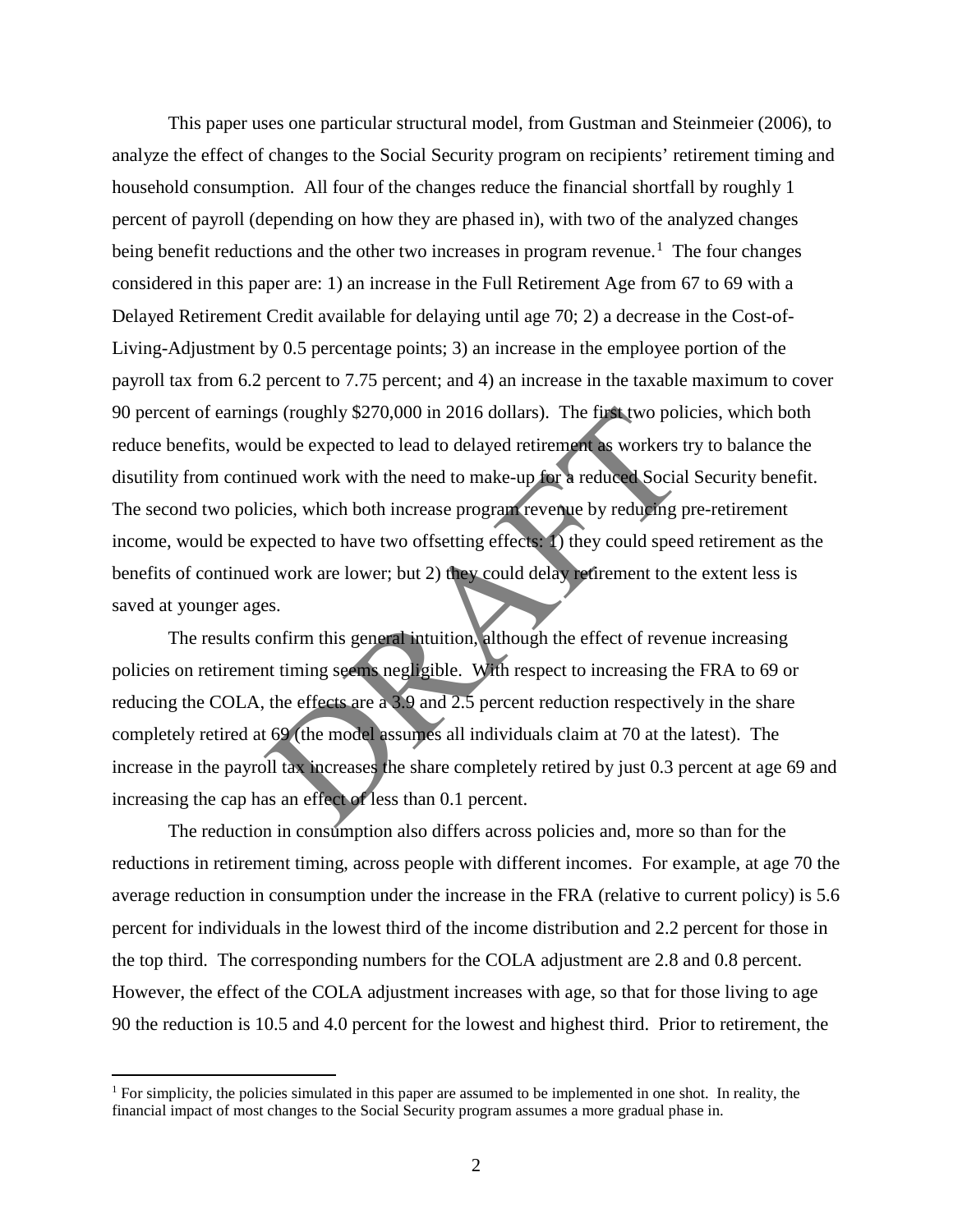effect of benefit reductions on consumption is estimated to be relatively small. On the other hand, an increase in the payroll tax decreases consumption primarily during the working life – by between 1.3 and 1.5 percent between ages 25 and 55 for the lowest third and 1.2 and 1.4 percent for the highest third. The effect during retirement of revenue increasing policies is smaller and operates through reduced savings prior to retirement.

The find a presents the results of the policy experiments. The find a greater reductions tend to have a greater behavioral is a greater reduction in consumption in rethrement, but muon the fact that the reductions in consu The next section describes the literature on how Social Security policy changes or changes in taxation affect retirement timing. The following section reviews the structural model being used in this paper and the next section the data used to estimate the model. The next section begins with a discussion of the internal and external validity of the Gustman and Steinmeier model and presents the results of the policy experiments. The final section concludes that the model estimates benefit reductions tend to have a greater behavioral impact than revenue increases as well as a greater reduction in consumption in retirement, but much of the more muted effect is due to the fact that the reductions in consumption due to tax increases are spread over a longer period of time.

#### **Literature Review**

The literature on the effects of benefit and the effect of taxation on retirement timing and consumption are discussed below.

#### *Benefit Reductions*

Increases in the FRA and their effect on retirement timing have been explored somewhat extensively in the academic literature. The most relevant work with respect to this paper is done by Gustman and Steinmeier themselves. Gustman and Steinmeier (2006) find that the effect of increasing the FRA from 65 to 67 is to increase retirement around the early eligibility age and decrease retirement at ages 65 and on. They argue that the reason for the counterintuitive increase in retirement at earlier ages is that the incentive to keep working for those that would have retired lower is lower given the benefit reduction (i.e., an additional year of delay yields lower additional income). At ages 65 and later, the effect is intuitive, with the share completely retired declining by roughly 3 percent. Gustman and Steinmeier (2009) subsequently investigate what share of the increase in labor force participation between 1992 and 2004 changes in Social Security rules over the same time period (which include an increase in the FRA) explain and find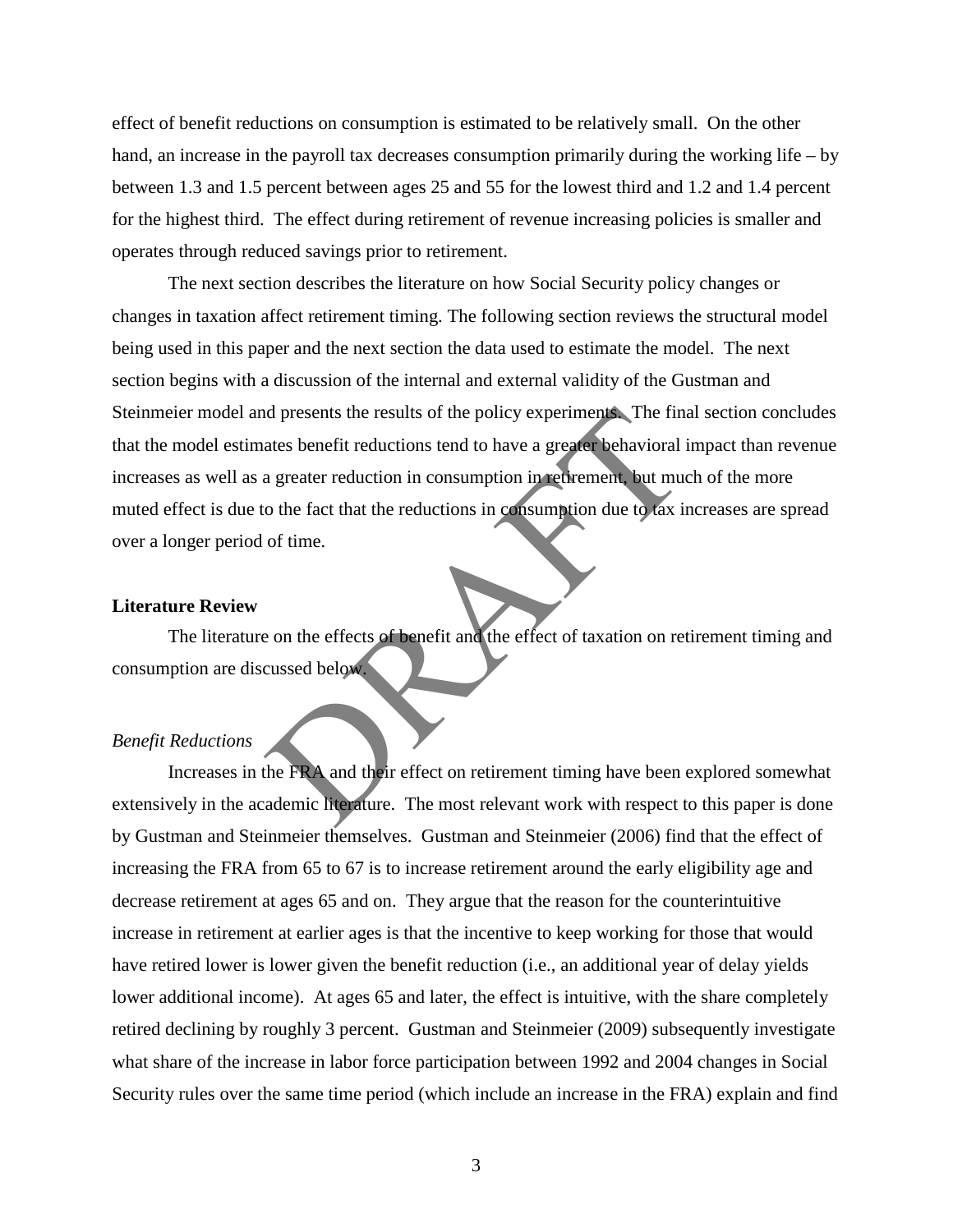they account for about a sixth. Blau and Goodstein (2010) explore the period since the 1980s and find a larger effect of Social Security rule changes that included an increase in the FRA but also other programmatic changes. Their finding is that changes in Social Security rules could explain about a quarter to a half of the increase in labor force participation over the time period of their study. Matrobuoni (2009) investigates the retirement behavior of birth cohorts turning 62 after 2000 and investigates the effect of increases in the FRA specifically. That work suggests that a one year increase in the FRA would result in a six month increase in the average age of retirement.

ram have not included this kind of policy. And although<br>benefit cut, it is a benefit cut with odd timing—the effect<br>ncreases as the distance from the time claimed increases<br>d by 0.5 percentage points, after 10 years an in The decrease in the COLA represents a less explored case, since past changes to the Social Security program have not included this kind of policy. And although a COLA reduction is essentially a real benefit cut, it is a benefit cut with odd timing – the effect on the benefit is minimal at first but increases as the distance from the time claimed increases. For example, if the COLA is reduced by 0.5 percentage points, after 10 years an individual's PIA will have been shrunk in real terms by 5 percent relative to having the COLA as it is now, 20 years later by 10 percent, and 30 years later by 17 percent. So while other authors using structural models – notably Gustman and Steinmeier (2006) and Van der Klauuw and Wolpin (2008) – find fairly large effects in terms of delayed retirement from benefit reductions on the order of 25 percent, it is unclear the results will be as strong for a COLA reduction given that individuals tend to discount the future. It is worth noting that earlier research focused on the effect of benefit *increases* between 1969 and 1972, for example Burtless (1986), and found that these increases were a minor contributor to an overall speeding up of retirement for the cohorts affected.

The effect on consumption of policies that decrease benefits has received somewhat less attention. Using their structural model, Van der Klauuw and Wolpin (2008) examine consumption effects for lower income households and estimate that a reduction in benefits of 25 percent reduces household consumption by about 4 percent, a somewhat small reduction relative to the benefit decline. Benefit increases, on the other hand, have been frequently investigated within the context of the life cycle model, but the focus has been on consumption changes within households instead of on consumption across households experiencing different benefit levels. For example, Wilcox (1986) finds that households who experienced a somewhat unexpected increase in benefits (typically informed less than one year but more than one month in advance)

4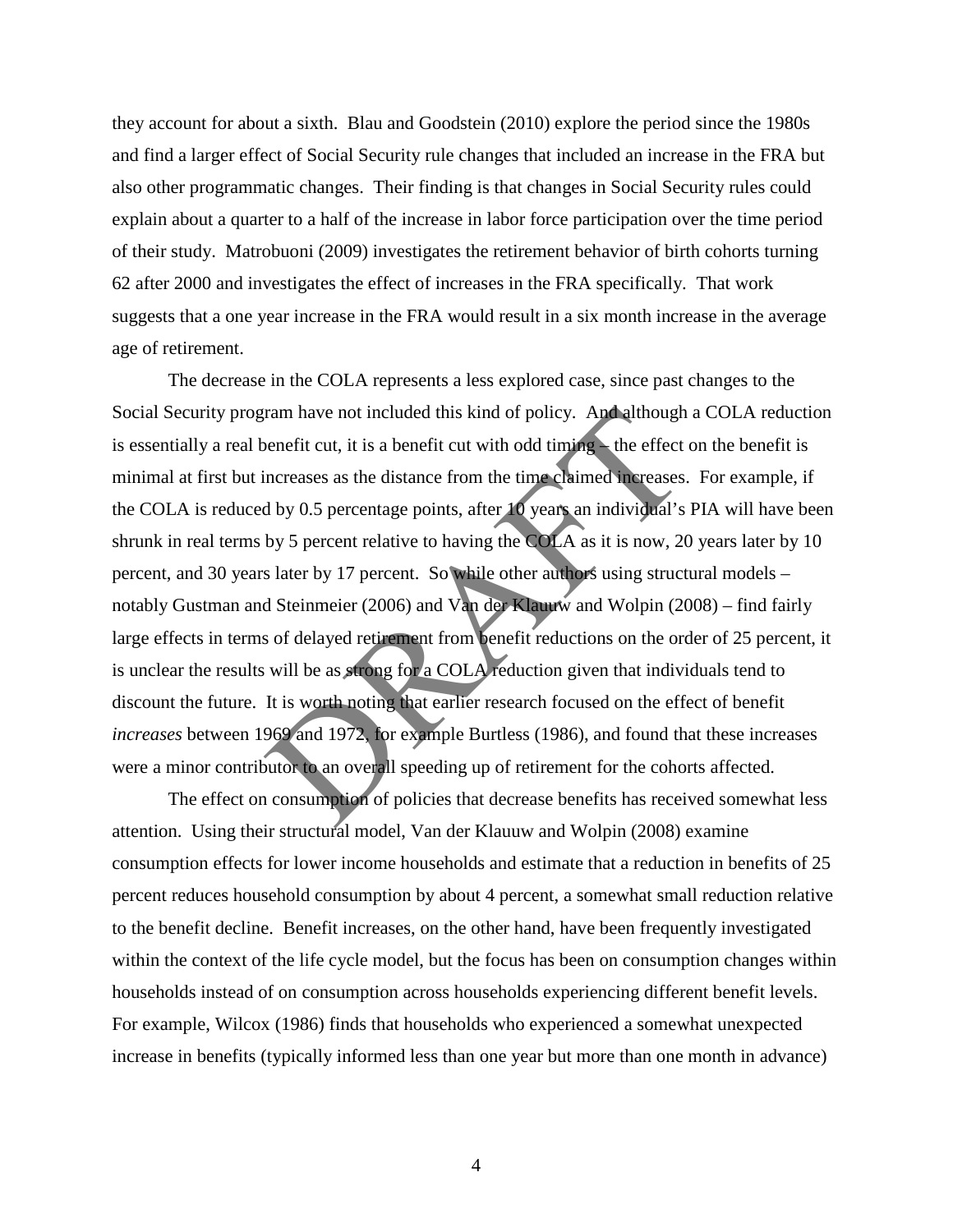saw month-to-month increases in consumption once receiving their benefit, in violation of a simple formulation of the life cycle model.

#### *Revenue Increases*

Solution of the effect but predicts a larger manufactured decrease in labor force participation following an increase decrease in labor force participation following an increase 15 percent (a much larger increase than exam The effect of tax increases generally and the payroll tax specifically on retirement timing have been explored in several prior studies, although the suggested effect on retirement timing is somewhat unclear. Using a reduced form approach, Alpert and Powell (2012) find that the elimination of the employee portion of the FICA tax would reduce retirement for men, although the magnitude of the effect was relatively small at 4 percent.<sup>[2](#page-7-0)</sup> The structural model of Keane and Wolpin (2008) agrees with the direction of the effect but predicts a larger magnitude – it predicts a significant and large decrease in labor force participation following an increase in the employee portion of the tax to 15 percent (a much larger increase than examined here). These findings are consistent with the substitution effect of taxes dominating – if the tax increases (decreases) work will decrease (increase) because its value has been lowered (increased). However, this finding is not uniform. Gurley-Calvez and Hill (2011) find that increases in the state income tax actually decrease retirement, suggesting that at least with respect to state taxes the income effect may dominate.

#### **Model**

 $\overline{a}$ 

 The structural model used in this paper is described in detail in Gustman and Steinmeier (2006), but a review of it with information on how Social Security benefit reductions and tax increases are ultimately incorporated is useful. To review the basics, the model takes a life-cycle approach and focuses on the retirement behavior of males who begin their time in the *Health and Retirement Study* (HRS) as a part of a married couple. These individuals are assumed to maximize their expected lifetime utility subject to a budget constraint incorporating income from labor, pension and Social Security income, and the returns from other assets. Individuals face uncertainty over the rate of return on assets, their utility from continued work, and over their mortality.<sup>[3](#page-7-1)</sup> The paths of an individual's potential wages (realized if they work), health, and the

<span id="page-7-0"></span><sup>&</sup>lt;sup>2</sup> Schmidt and Sevak (2009) come to a similar conclusion using a reduced form approach, albeit with a slightly larger effect.

<span id="page-7-1"></span><sup>&</sup>lt;sup>3</sup> Individuals know their mortality rates, but not when they will die.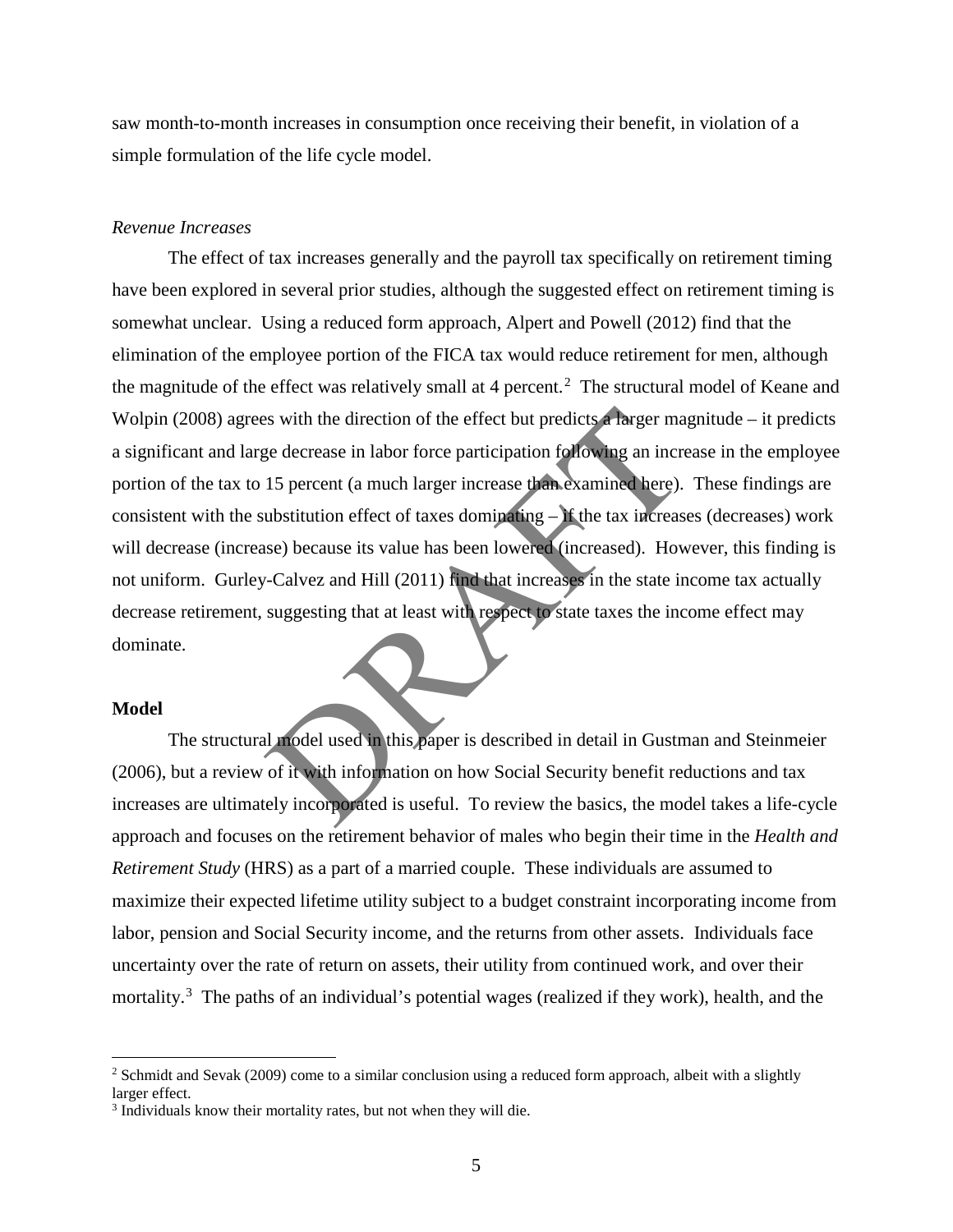formulation of the Social Security benefit are not stochastic and are assumed to be known by the individual.<sup>[4](#page-8-0)</sup> Given their constraints, workers are assumed to make choices about their labor supply and about their consumption. Lifetime utility is given by the following equation:

$$
EU_i = E_i \left[ \sum_{t=a}^T \left\{ e^{-\rho t} \sum_{m=1}^3 s_{m,t} \left( \frac{1}{\alpha} C_{m,t}^{\alpha} + h_t L_{m,t}^{\gamma} \right) \right\} \right]
$$
(1)

In equation (1), the individual's marital status is indicated by *m*, which can be married with: 1) both spouses alive; 2) only the married male surviving; and 3) only the spouse surviving.<sup>[5](#page-8-1)</sup> The vector  $s_{m,t}$  represents the likelihood of those situations arising by time  $t$  and reflects mortality risk. The vector  $h_t$  indicates the individual's leisure preference, which is allowed to vary as a function of a person's health and as a function of their age.  $L_{m,t}$ , represents the labor/leisure decision which can be working  $(L_{m,t}=0)$ , partially retired  $(L_{m,t}=0.5)$ , or fully retired  $(L_{m,t}=0)$ 1.0). The vector  $h_t$  is also where health enters the model. Specifically, the model specifies that the leisure term is:

$$
h_t = e^{\beta X_t + \varepsilon_t} \tag{2}
$$

is health and as a function of their age.  $L_{m,t}$ , represents the working  $(L_{m,t} = 0)$ , partially retired  $(L_{m,t} = 0.5)$ , or full is also where health enters the model. Specifically, the n<br>  $h_t = e^{\beta X_t + \delta t}$ <br>
2),  $X_t$  is a v In equation (2),  $X_t$  is a vector that contains a constant, the individual's age, and whether they are in poor health.<sup>6</sup> The term  $\varepsilon_t$  reflects the aforementioned uncertainty over the utility from leisure.<sup>[7](#page-8-3)</sup> A positive coefficient on poor health would indicate that it makes leisure more attractive than work. The parameter  $\gamma$  represents the individual's preference for partial retirement.<sup>[8](#page-8-4)</sup> Finally, the parameters  $\rho$  and  $\alpha$  capture an individual's time preference and the shape of the utility function regarding consumption, respectively.

Households make their leisure and consumption decisions under the following budget constraint:

 $\overline{a}$ 

<span id="page-8-0"></span><sup>&</sup>lt;sup>4</sup> A later version of the model, Gustman and Steinmeier (2014), incorporated uncertainty in health and found that this addition did not change the overall conclusions of the model. Gustman and Steinmeier (2015) incorporated uncertainty over the future of Social Security and found it did improve the models ability to fit retirement and claiming decisions.

<span id="page-8-1"></span><sup>&</sup>lt;sup>5</sup> The individual being modeled is assumed to not get any utility once they die, regardless of the spouse's survival status.

<span id="page-8-2"></span><sup>&</sup>lt;sup>6</sup> In the model, once people enter poor health they are assumed to remain in poor health.

<span id="page-8-3"></span> $7$  This uncertainty initially comes from a mean zero distribution and holds a single value until retirement from the career job. After retirement from this career job,  $\varepsilon_t$ , is allowed to vary over time, with a year-to-year correlation parameter of  $\rho_s$ .

<span id="page-8-4"></span><sup>&</sup>lt;sup>8</sup> The preference for partial retirement has an individual-specific component,  $\delta$ , and a "shifter" that potentially increases that preference with age,  $\delta_a$ .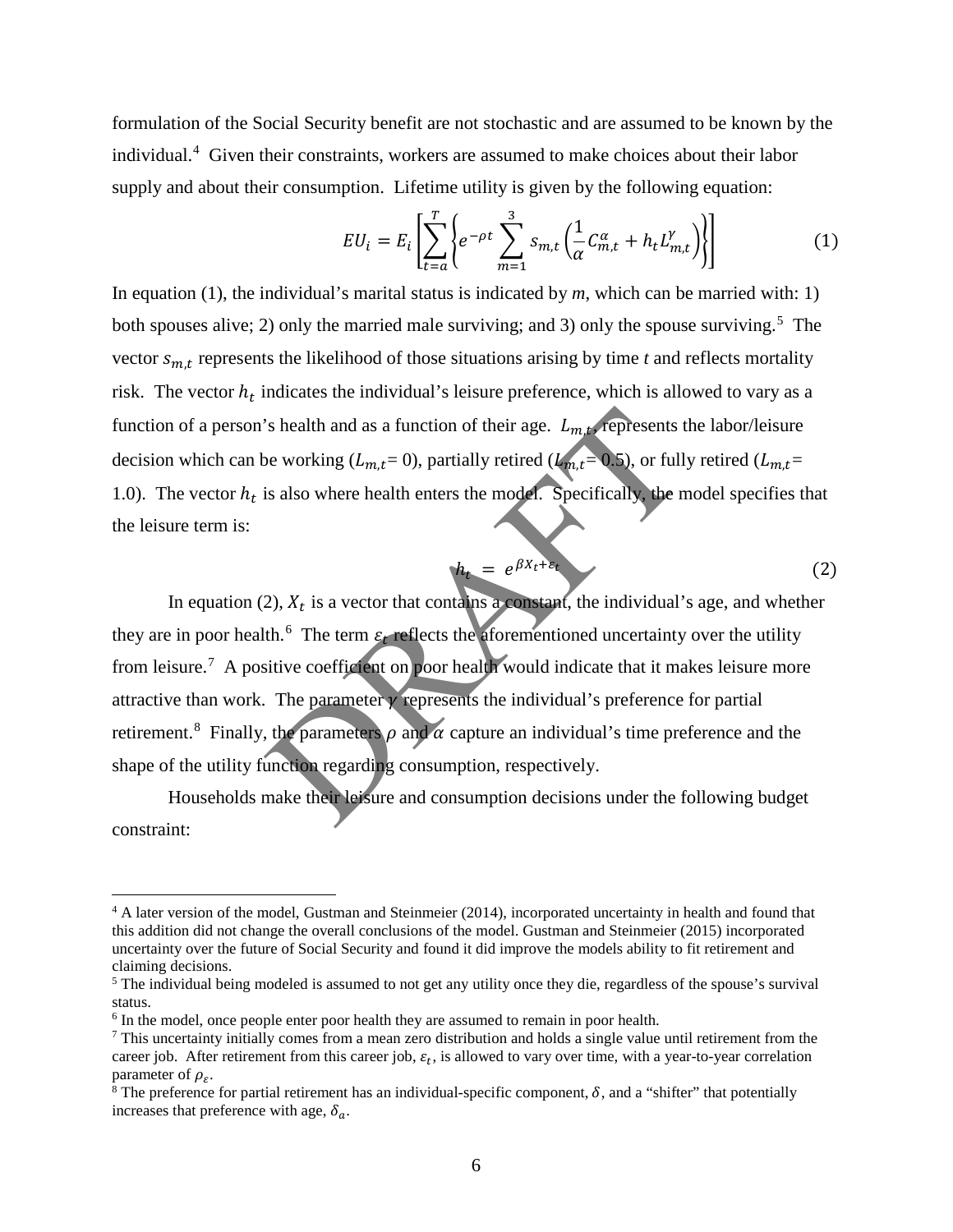$$
A_t = (1 + r_t)A_{t-1} + W_t(1 - L_{m,t}) + E_{m,t} + B_{m,t} - C_{m,t}
$$
(3)

Equation (3) shows how the assets available today (and ultimately in the future) depend on: 1) the assets available in the last period  $(A_{t-1})$ , and the returns on those assets  $(r_t)$ ; <sup>[9](#page-9-0)</sup> 2) wages  $(W_t)$ , which are allowed to be lower once an individual has quit the career job they entered the model with; 3) income from the spouse which includes both wage and pension income  $(E_{m,t})$ ;<sup>10</sup> and 4) income from the Social Security and from the individual's own pension  $(B_{m,t}).^{11}$  $(B_{m,t}).^{11}$  $(B_{m,t}).^{11}$ 

their utility, level of income, and amount of assets both to<br>
, continuing work today brings some amount of disutility<br>
ncome to continue, potentially increases the future Socia<br>
one more year so that the benefit increases Equations (1) and (3) paint an intuitive picture of how individuals make decisions within this model: individual make decisions about retirement and consumption today knowing those decisions will alter their utility, level of income, and amount of assets both today and in the future. For example, continuing work today brings some amount of disutility in the moment, but allows career wage income to continue, potentially increases the future Social Security benefit, and delays claiming one more year so that the benefit increases (if the individual is over the Early Eligibility Age). Individuals who continue working also know that they are able to continue accumulating assets and potentially pension wealth. So the decision affects utility today through the disutility from work and the availability of wage income and affects it tomorrow through the potential increase in Social Security wealth, pension wealth, and savings. When the disutility from work overcomes those current and future benefits, people retire. Before discussing the data used to estimate this model, it is worth delving deeper into the two aspects of the model that will be changed in this paper to simulate policy, Social Security benefits and taxation.

# *Social Security Benefits*

 $\overline{a}$ 

The modeling of Social Security benefits, contained in  $B_{m,t}$  in equation (2), is straightforward. Given that the future potential income (if the individual works) from labor is known with certainty, the benefit from claiming Social Security at any age is also known in

<span id="page-9-0"></span><sup>9</sup> The current paper uses returns calculated by Ibbotson Associates (2002) after taking into account the distribution of financial assets in the HRS, as in Gustman and Steinmeier (2006).<br><sup>10</sup> The spouse's wage income and pensions are treated as exogenous, as is their retirement decision.

<span id="page-9-1"></span>

<span id="page-9-2"></span> $11$  The Gustman and Steinmeier model includes both DB and DC plans. For DB pensions, the evolution of the benefit is determined by the individual's wages on their "career job" and by the rules of their pension plan. If those rules leave little to gain for working past certain ages or large gains of working to certain ages, they may have a large impact on retirement timing.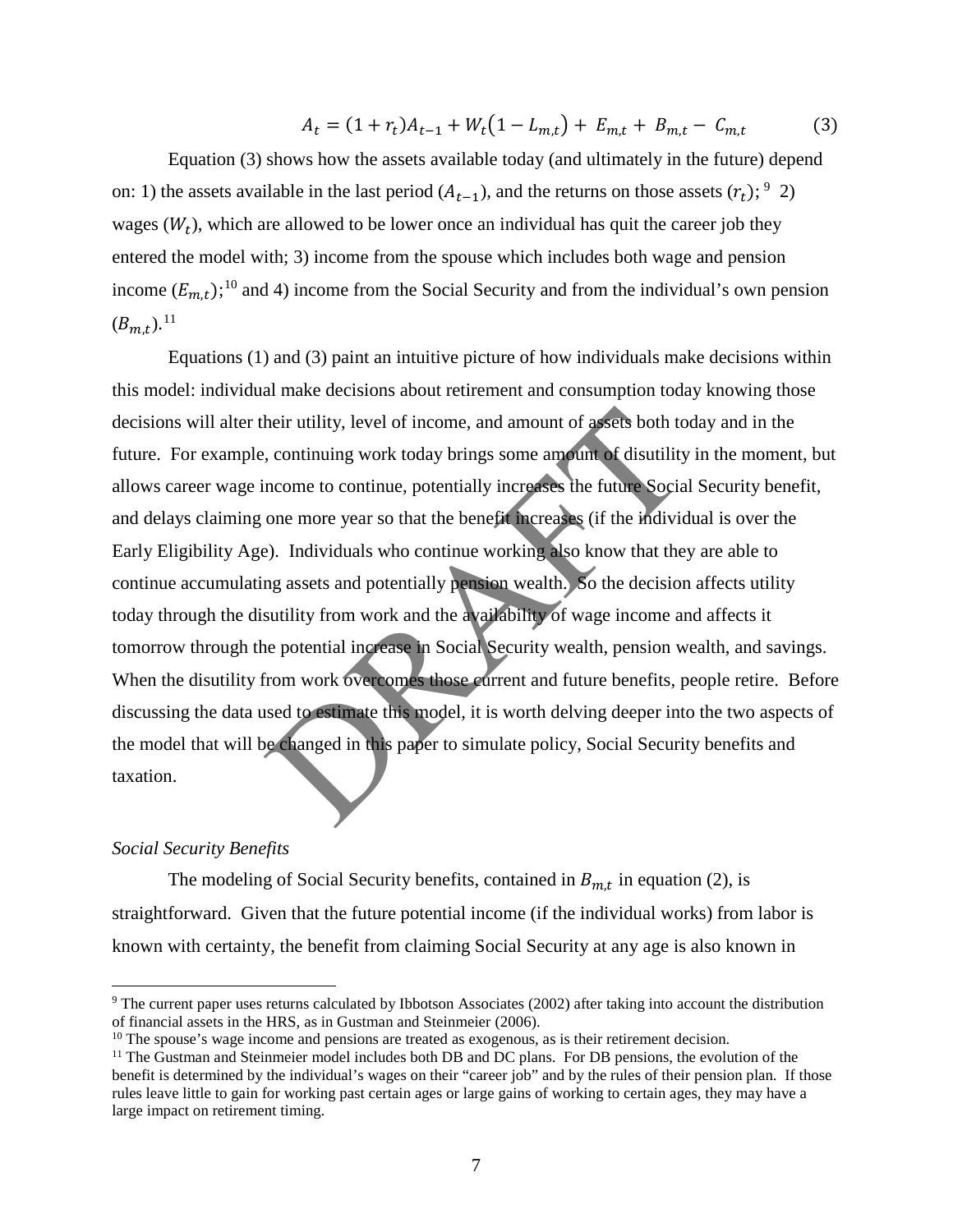advance. Individuals are assumed to claim Social Security as soon as they are eligible and their earnings fall under the earnings test.<sup>12</sup> At this point, they receive their PIA reduced by any actuarial adjustment (or increased by the delayed retirement credit) as determined by their birth cohort and the age at which they retired.<sup>13</sup> These assumptions mean that Social Security benefits in the model tend to keep people in the workforce until age 62, and that delaying retirement has the benefit of increasing post-retirement income. Increasing the FRA or decreasing the COLA can be incorporated by altering the benefit formula.

# *Payroll Taxation*

Explicitly included in the Gustman and Steinmeier (200<br>assumed to reflect post-tax wages, assets, and consumpti<br>ill tax, the income from work will be reduced by the appr<br>ed and the assumed cap.<br>**n**<br>**n**<br>**n**<br>**i** first descri Taxes are not explicitly included in the Gustman and Steinmeier (2006) model (i.e., the budget constraint is assumed to reflect post-tax wages, assets, and consumption). To simulate changes in the payroll tax, the income from work will be reduced by the appropriate amount given the rate assumed and the assumed cap.

#### **Data and Estimation**

 This section first describes the data gathered to estimate the model described above and then describes how estimation is conducted.

#### *Data*

 $\overline{a}$ 

The data used in this analysis come from the HRS and specifically the original HRS Cohort waves 1 to 6, as was used in Gustman and Steinmeier (2006). As in Gustman and Steinmeier (2006), the sample begins with married males and then eliminates individuals by introducing a number of restrictions, as listed in Table 1. Table 1 indicates that these restrictions limit the HRS cohort from an initial size of just over 12,000 individuals down to about 2,200 observations. The most important restrictions are that individuals with retirement plans but

<span id="page-10-0"></span> $12$  This assumption is based on evidence from Coile et al. (2002) that people typically claim Social Security as soon as possible, although later version of the Gustman and Steinmeier allow claiming to be investigated separately.

<span id="page-10-1"></span><sup>&</sup>lt;sup>13</sup> Because the spouse's income is treated as exogenous, their claiming decision is not modeled, but the size of the household benefit does depend on whether both members are alive and on the lifetime earnings and subsequent benefit size of the spouse.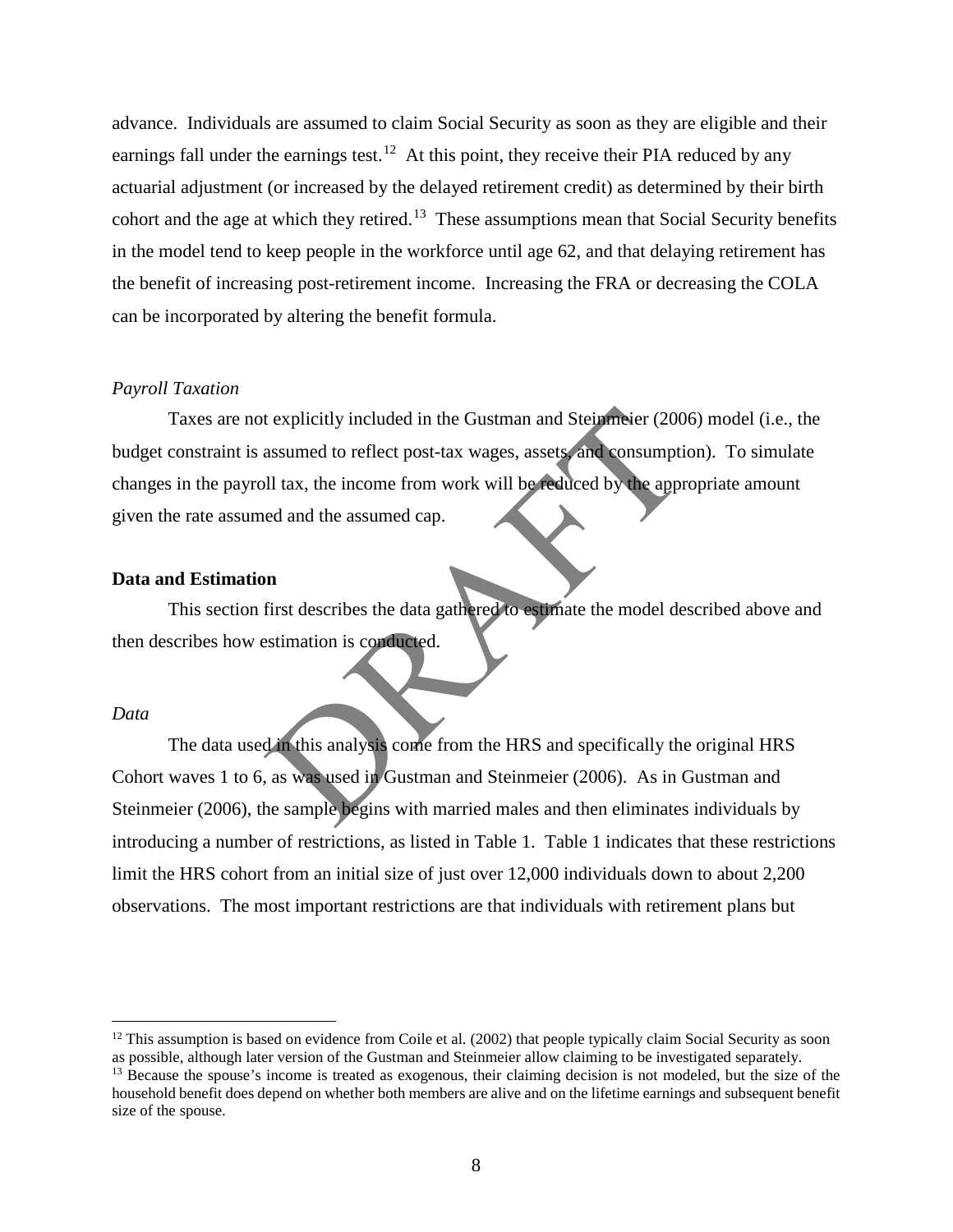without data on those pensions are dropped as are individuals with unstable employment histories.<sup>[14](#page-11-0)</sup>

 Perhaps the most important individual variable for estimation of the model is an individual's labor participation status. In the data, individuals working at least 30 hours each week and 1,560 hours a year are counted as full-time workers; between 100 hours and 1,250 hours a year and who do not exceed 25 hours per week are labeled as part-time and partially retired; and individuals working less than 100 hours per year fully retired. The paper will focus on the time at which people completely retire from work, so Figure 1 shows how the share of workers who are completely retired changes with age. The most notable feature of the data is the large increase in the share completely retired increases substantially at the Early Eligibility Age of 62.

share completely retired increases substantially at the Ea<br>
1 the variables from equation (3) come from a variety of s<br>
1 the variables from equation (3) come from a variety of s<br>
1 as variety of s<br>
1 as variety of s<br>
1 as Data to fill in the variables from equation (3) come from a variety of sources. For those HRS sample members that are linked to Social Security earnings records, those records are used. For the roughly a quarter of respondents remaining, earnings histories are constructed from selfreport on the current job or any previous long-term job lasting more than 5 years. Because behavior is modeled for most individuals beyond their time in the data – not all HRS Cohort members were 69 years old in 2004 when the data used ends – earnings must be projected into the future. This projection is done following Gustman and Steinmeier (2006) using an individual's experience and tenure to conduct a regression and form predictions. The individual's Social Security Primary Insurance Amount needed to calculate their benefit is calculated based on this earnings history and updated each year the individual works. Their benefit is determined by the rules when they claim, which (as mentioned above) is taken as the first time when eligible to claim and their earnings falls below the earnings test.

Information on DB pensions comes from summary plan descriptions provided by the individuals' employers. For DC plans, the amount of money in an account is updated year by year based on the individual's earnings and contribution rates from them and their employer. The assets in the DC account are assumed to grow at the same stochastic rate of return as any other assets. The final source of data needed to complete equation (3) is on any wage income, pension income, or Social Security income coming from spouses. Generally, these quantities are

 $\overline{a}$ 

<span id="page-11-0"></span><sup>&</sup>lt;sup>14</sup> The justification for these restrictions is discussed at length in Gustman and Steinmeier (2006).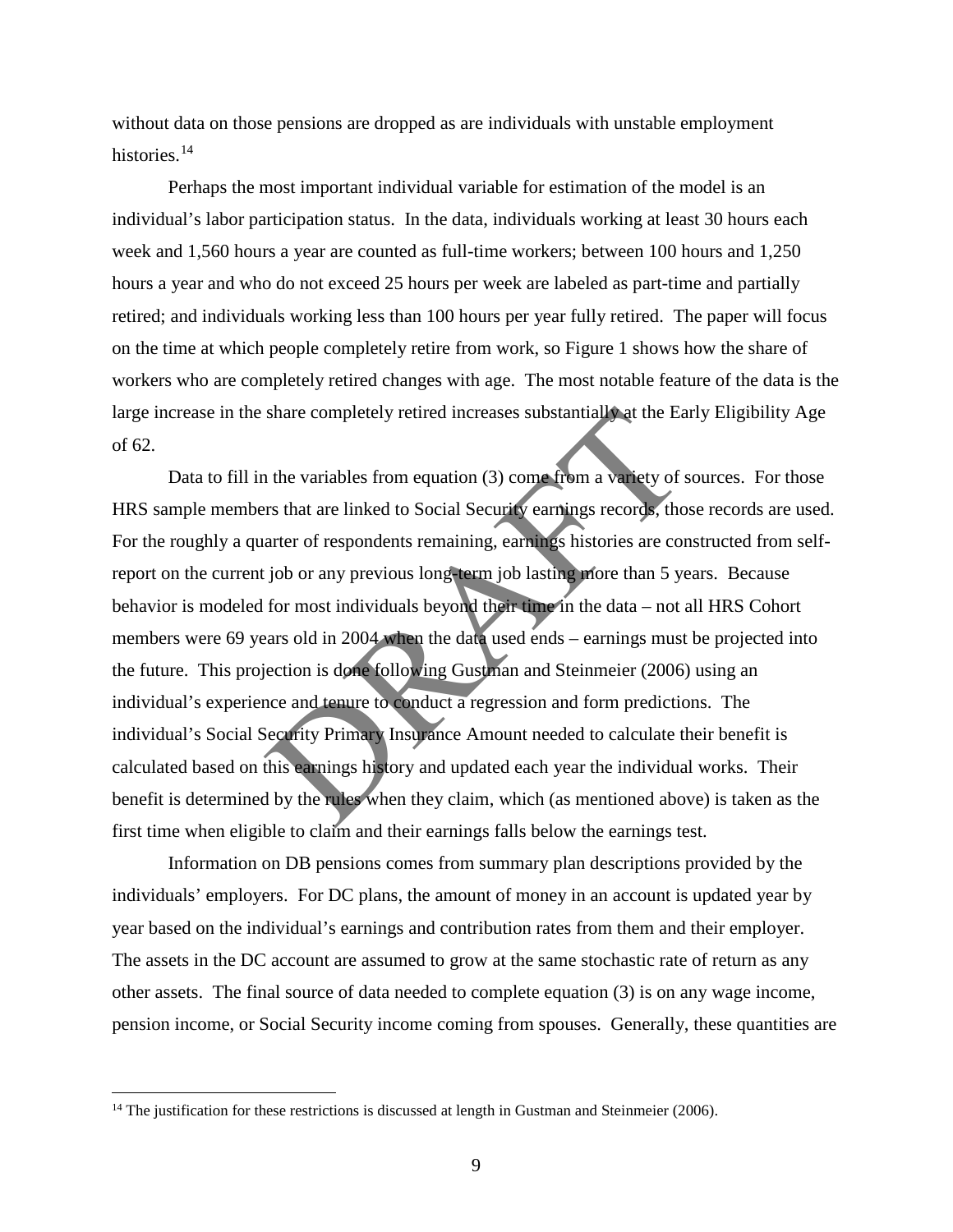calculated in the same way as they are for males, with the exception that they are treated as exogenous (unlike the male's earnings, which can be affected by the decision to work).

Aside from the resource constraint, information on an individual's health is also required to determine the utility from continued work as modeled by equation (2). A person's health is treated as binary variable equal to 1 if the individual self-reports being in poor health and 0 otherwise.

#### *Estimation*

The goal of estimating the model is to obtain the preference parameters in equations (1) and (2). Once these quantities are estimated, the model can be used to simulate individual behavior and ultimately conduct the four policy experiments laid out in the introduction. The parameters include the consumption parameter from equation (1), the distribution of individual preferences for partial retirement also from equation (1), the distribution and year-to-year correlation of uncertainty in a person's leisure preference from equation (2), and the effect of age and health on the preference for leisure, also from equation (2).

quantities are estimated, the model can be used to simulately conduct the four policy experiments laid out in the in the consumption parameter from equation (1), the distribution and ainty in a person's leisure preference As is standard in dynamic stochastic structural models like that used in this paper, the model is solved recursively and then estimated iteratively. For a given set of parameters, the model is solved by starting in the final modeled year, *T*, and determining how the individual would behave at this time for any combination of earnings, assets, and career versus non-career job they could arrive at that time with. Because it is the final period of the model, the individual does not need to consider the future and so their decision is relatively easy – they consume everything and work if the extra income more than balances out the disutility of labor.

At the period T-1, the decision becomes harder because a future period must be incorporated into the individual's decision. Again, for a given set of parameters, the current utilities are calculated at each possible model outcome. Although one choice will yield the highest utility at time T-1, the individual must also consider that the choice impacts the assets available tomorrow and thus their expected utility in the future. Fortunately, given the individual is assumed to know the distribution of the rate of return, the individual can calculate the probability they end up at any particular asset level tomorrow given their choice of consumption today. And because they have solved the model already at time T at each asset level, they can determine their expected utility from their work given they are assumed to know the distribution

10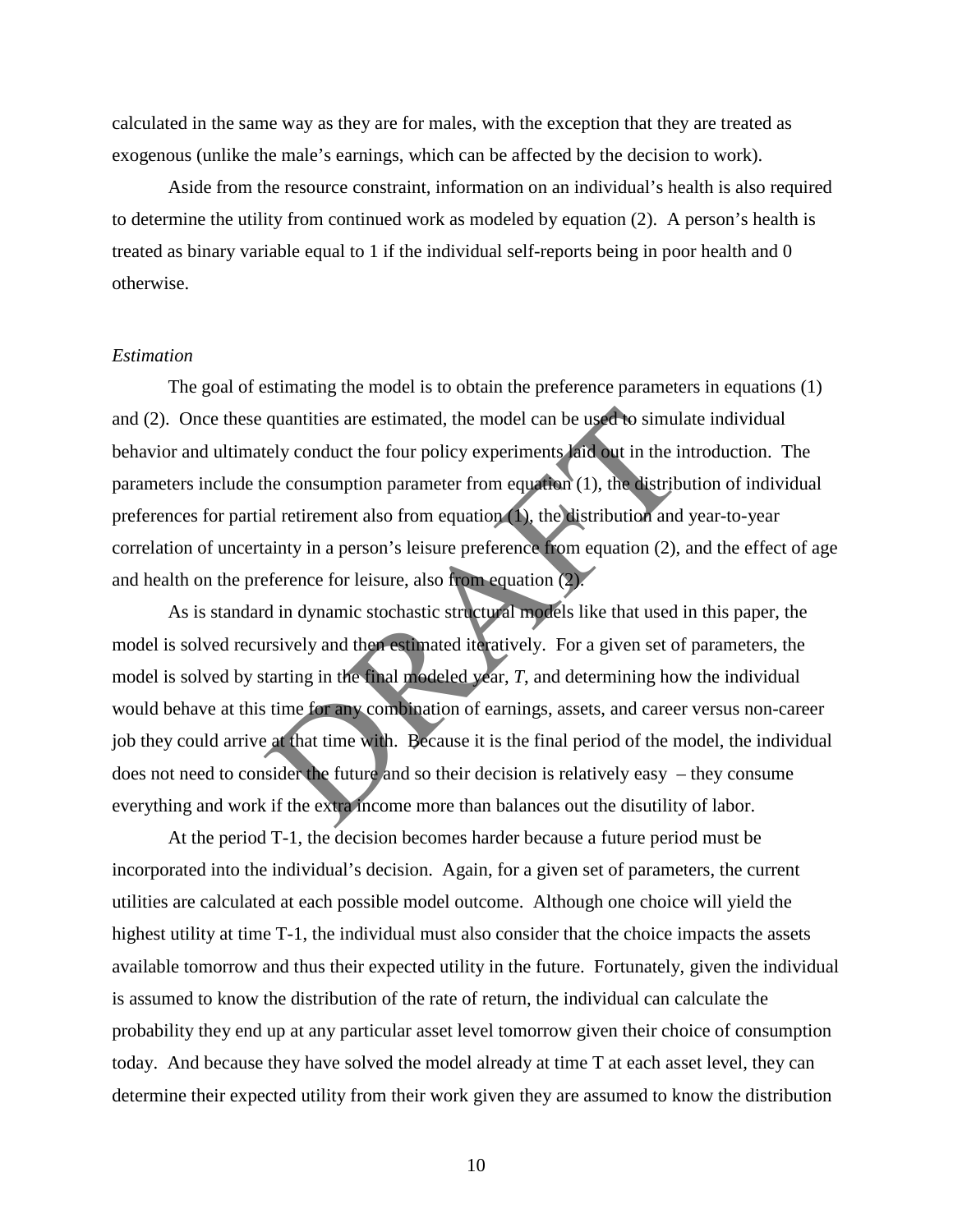of uncertainty in their preference for leisure. This knowledge allows them to make a labor and consumption choice today that maximizes not just their utility today, but their expected utility from this T-1 forward. Work and consumption decisions are modeled in this way going back to the first period of the model.

Expectite the model was solved on are close to the true parameter<br>the simulated and actual moments will be small. The esti-<br>if the model predicts that people who are sick work far<br>of the model predicts that people who are Once this iterative process is complete all the way back to age 51, each individual will have a simulated work history. The goal of the estimation routine is to closely match these work histories to reality. To accomplish this goal, the model uses the Generalized Method of Moments (GMM). The GMM methodology is relatively straightforward and compares moments from the actual data to the same moments from the simulated data. One example of such a moment is the share of people in poor health at any given age that is completely retired. If the parameters that the model was solved on are close to the true parameters, then the difference between the simulated and actual moments will be small. The estimation process proceeds iteratively – if the model predicts that people who are sick work far more often than they actually do, then the next time the parameters guessed will reflect a larger penalty for working while in poor health. In this iterative way, the model arrives at parameters for which the model fits the chosen moments.<sup>15</sup>

#### **Results**

 $\overline{a}$ 

Before discussing the results of the policy simulations, it is useful to first do two preliminary exercises to ensure those policy simulations are meaningful. The first exercise is to show that the model at least fits the data it was estimated on  $-$  i.e., to internally validate the model. Given that policy simulations by definition are "out of sample" exercises, to believe them it is important that the model at least yield good "in sample" predictions. On this point, the Gustman and Steinmeier (2006) model performs fairly well with respect to the main behavioral outcome of interest in this study, complete retirement. Figure 2 shows that up until age 65, the predicted shares completely retired trend very closely to the actual share. After age 65, the model slightly under predicts the share of people completely retired.

<span id="page-13-0"></span><sup>&</sup>lt;sup>15</sup> Results can be found in the Appendix. More details are provided in Gustman and Steinmeier (2006), including on how iterative process is carried out and how the fit of the model to the moments is evaluated. The moments used include the share fully retired at all ages 54 to 66, the share partially retired at ages 55, 58, 60, 62, and 65, the share fully retired in the upper and lower third of lifetime income at ages 55, 58, 60, 62, and 65, the share fully or partially retired who are in poor health at ages 55, 58, 60, 62, and 65, and the frequency with which individuals return to fulltime work given that they were fully or partially retired. All in all, there are 43 moments.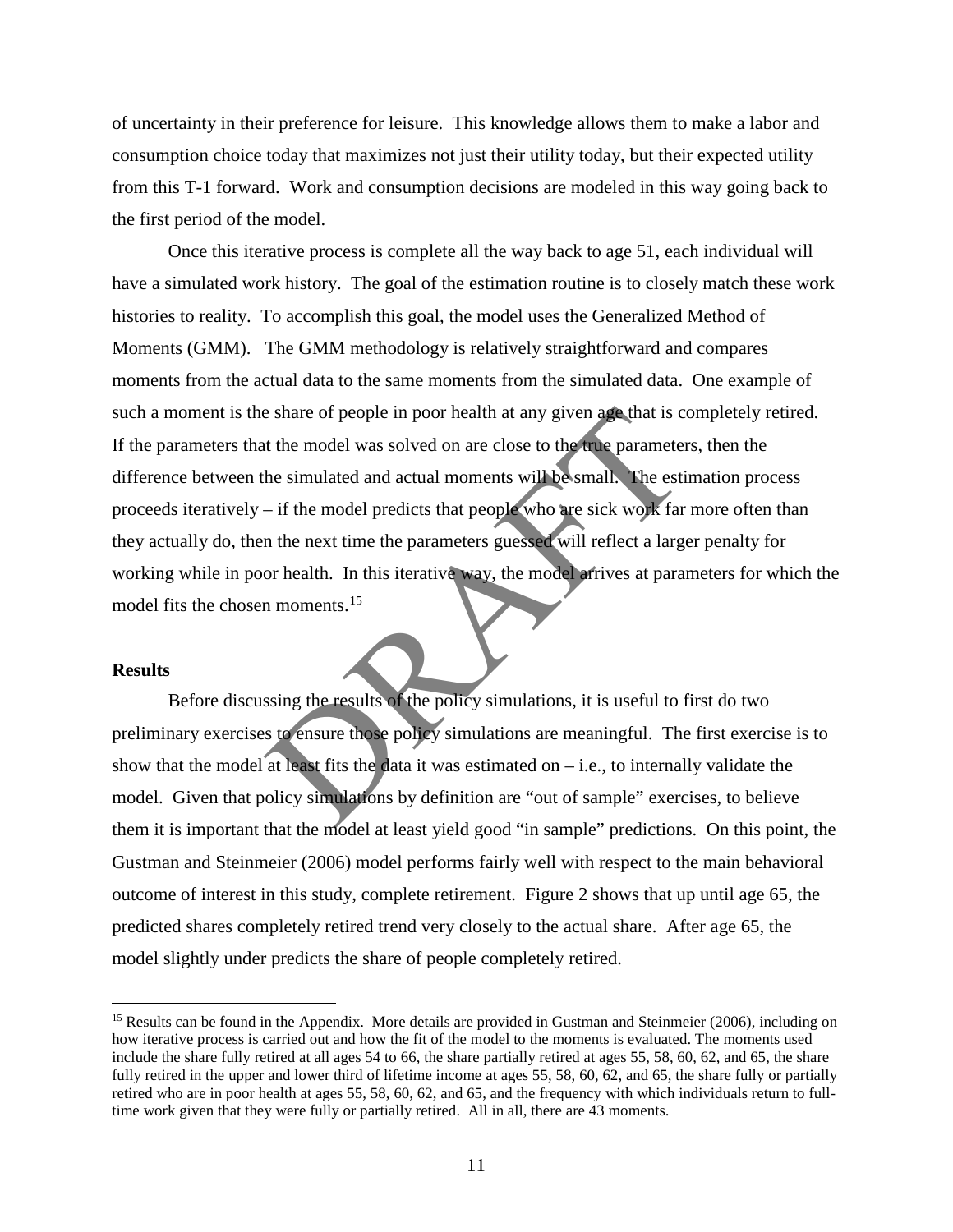or the HRS Cohort along those four dimensions with situation the Early Baby Boomer Cohort. For example, many<br>twith DB pensions were assigned DC pensions with the<br>the retirement rules that correspond to DB plans. Althouse<br>t The second exercise is to attempt to "externally validate" the model. Because the goal of this paper is to predict how people are likely to respond to policy changes, it is useful to know if the model can accurately predict people's responses to changes that have already occurred. An analysis in Hou et al. (2016) using the Gustman and Steinmeier (2006) model yields an encouraging result. In that paper, the authors looked at how much of the change in behavior between the HRS Cohort and the Early Baby Boomer Cohort (born roughly 12 years later) could be explained by four major changes that played out over that time: 1) changes in Social Security rules; 2) changes in pension structure; 3) improvements in health; and 4) improvements in mortality. To accomplish this comparison, the authors re-simulated the model and replaced the actual characteristics of the HRS Cohort along those four dimensions with simulated characteristics based on the Early Baby Boomer Cohort. For example, many workers in the original HRS Cohort with DB pensions were assigned DC pensions with the same pension wealth, but without the retirement rules that correspond to DB plans. Although these four changes do not represent all changes in the economy over those four years, one would expect they explain a good portion of any change in behavior. Figure 3 suggests that these changes do explain much of the decrease in retirement seen between the two cohorts and bodes well for the counterfactual experiments discussed below.

## *Reductions in Benefits*

 $\overline{a}$ 

 The simulations begin with today's baseline policy – an FRA of 67, a Delayed Retirement Credit that spans to 70, and the elimination of the earnings test over age  $67<sup>16</sup>$  $67<sup>16</sup>$  $67<sup>16</sup>$  To simulate the FRA increasing to 69 the benefit reduction of retiring prior to 67 was increased to reflect two additional years, a benefit reduction consistent with two years of early claiming was incorporated at 67, a benefit reduction consistent with one year of early claiming was incorporated at 68, and only one year of a Delayed Retirement Credit was allowed. To simulate the effect of a COLA reduction by 0.5 percent, the individual's real benefit was divided by 1.005<sup>(a-c)</sup> where *a* is their current age and *c* is the age at which they claimed. This means that in

<span id="page-14-0"></span><sup>&</sup>lt;sup>16</sup> This "baseline" policy is not the original policy from the Gustman and Steinmeier model, which used the Social Security policy relevant for each individual given their birth cohort. However, since the policy changes being discussed build off today's policy, a slightly different approach is needed.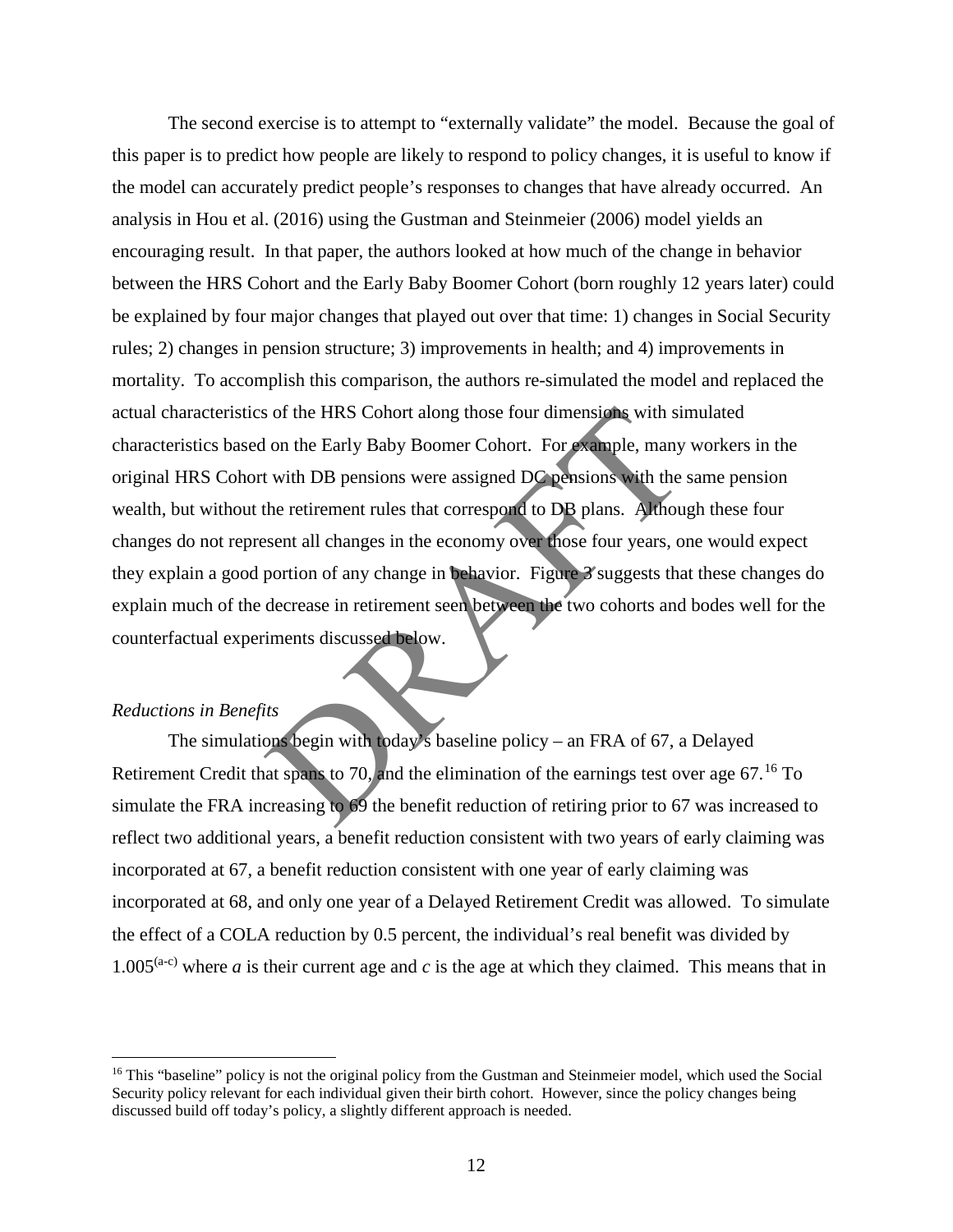this simulation delaying retirement has a small side benefit – it delays the time in which the benefit can basically be deflated.

The results of the experiments are shown in Table 2. The effect of increasing the FRA from 67 to 69 is similar in magnitude to effect of increasing it to 67 found in Gustman and Steinmeier (2006). Between the ages of 62 and 69 the reduction can be as small as 0.8 percent or as large as 4.2 percent. The effect of the COLA decrease is generally smaller but also more consistent over the age range, with decreases of between 2.0 and 2.5 percent in the share completely retired. In general, it seems either policy will delay retirement. It is worth noting these behavioral effects are slightly larger for low income individuals, as Table 3 shows. For example, for the FRA increase, the reduction in the share completely retired at ages 62 to 69 for individuals in the bottom third of the income distribution ranges from 4.2 to 7.5 percent and for individuals in the top third from an *increase* of 1.7 percent to a decrease of 2.4.<sup>[17](#page-15-0)</sup>

A increase, the reduction in the share completely retired at tom third of the income distribution ranges from 4.2 to 7 p third from an *increase* of 1.7 percent to a decrease of 2. ws the percent reduction in consumption Figure 4 shows the percent reduction in consumption during the working years and then in retirement by income tercile for an increase in the FRA and Figure 5 for a decrease in the COLA. The figure shows that both policies reduce consumption slightly as workers approach the Early Eligibility Age and the need to save more to offset benefit reductions becomes less distant and so less discounted. However, the size of the consumption reduction differs considerably across the two policies. Increasing the FRA to 69 results in a larger decline in consumption early in the retirement period while the COLA results in a larger reduction later in retirement. For example, Figure 4 shows that for low income individuals, the reduction in consumption is about 2.0 percent under an FRA of 69 and 0.5 percent under the COLA reduction. At age 90, those relative magnitudes are reversed to 7.2 percent and 10.5 percent since the COLA reduction results in a larger decrease in benefits with age.<sup>18</sup> Both policies decrease the consumption of lower income individuals by a higher amount than higher income individuals, who are less reliant on Social Security.

 $\overline{a}$ 

<span id="page-15-0"></span><sup>&</sup>lt;sup>17</sup> See the literature review for an explanation of how increases in the share retired could occur under an FRA increase, as Gustman and Steinmeier (2006) reports for some ages.

<span id="page-15-1"></span><sup>&</sup>lt;sup>18</sup> The effect of both policies increases with age as individuals spend down their other wealth and rely more and more on Social Security income.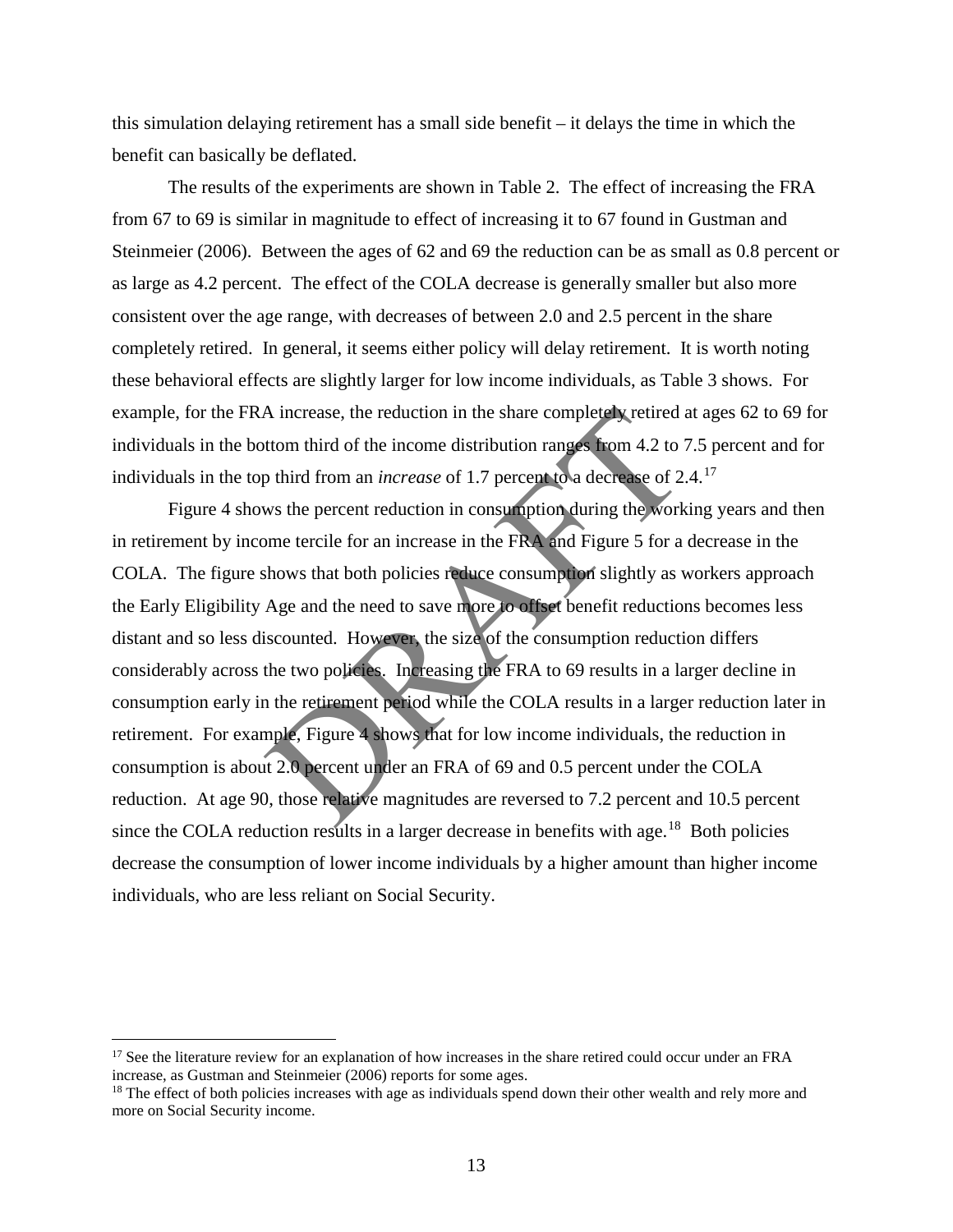## *Increase in Taxes*

 Table 4 shows the share completely retired under the two policies and indicates essentially no effect on retirement timing. This result stands in contrast to that Van der Klauuw and Wolpin (2008) who found a larger effect, although they also looked at a much larger tax increase. In any case, neither the payroll tax increase to 7.75 percent nor the raising of the cap is expected to have a large effect on retirement timing according to the Gustman and Steinmeier model. With respect to changes in the timing of retirement, little difference exists between the income groups.

line is shown since the reduction is similar across incom-<br>the individuals who rely less on labor income during the<br>is that an increase in the payroll tax from 6.2 to 7.75 perc<br>decreasing consumption during the working lif The effect on consumption of a payroll tax increase is shown in Figure 6. For simplicity, only the average decline is shown since the reduction is similar across income groups (if slightly smaller for high income individuals who rely less on labor income during their working lives). The main takeaway is that an increase in the payroll tax from 6.2 to 7.75 percent has the predictable effect of decreasing consumption during the working life of about 1.5 percent with the effect dissipating as people retire and cease relying on wage earnings. Still, a small residual effect remains even once all workers are assumed retired, since less was saved during the working life. Finally, Figure 7 shows the reduction in consumption under a payroll cap increase for individuals in the highest income tercile (the only ones affected by such a policy in the model). The result shows a similar, but muted, pattern to the payroll tax increase.

#### **Conclusion**

 As policymakers consider ways to lessen Social Security's financial shortfall, a variety of policy changes are possible that could have similar effects on the program's finances. This paper shows the differing effects on recipients of some of those policies. The results suggest that benefit reductions tend to have a larger behavioral effect than tax increases that yield the same effect on program finances, likely because the decrease in retirement income is larger albeit concentrated over a smaller time period. The reduction in consumption under benefit reductions is substantially larger during retirement than under a payroll tax or cap increase, but those policies decrease consumption more during the working lives of individuals which are considerably longer than retirement. Therefore, this research suggests that one tradeoff policymakers face is between a long period of lower consumption pre-retirement versus a shorter but more pronounced period of lower consumption post-retirement.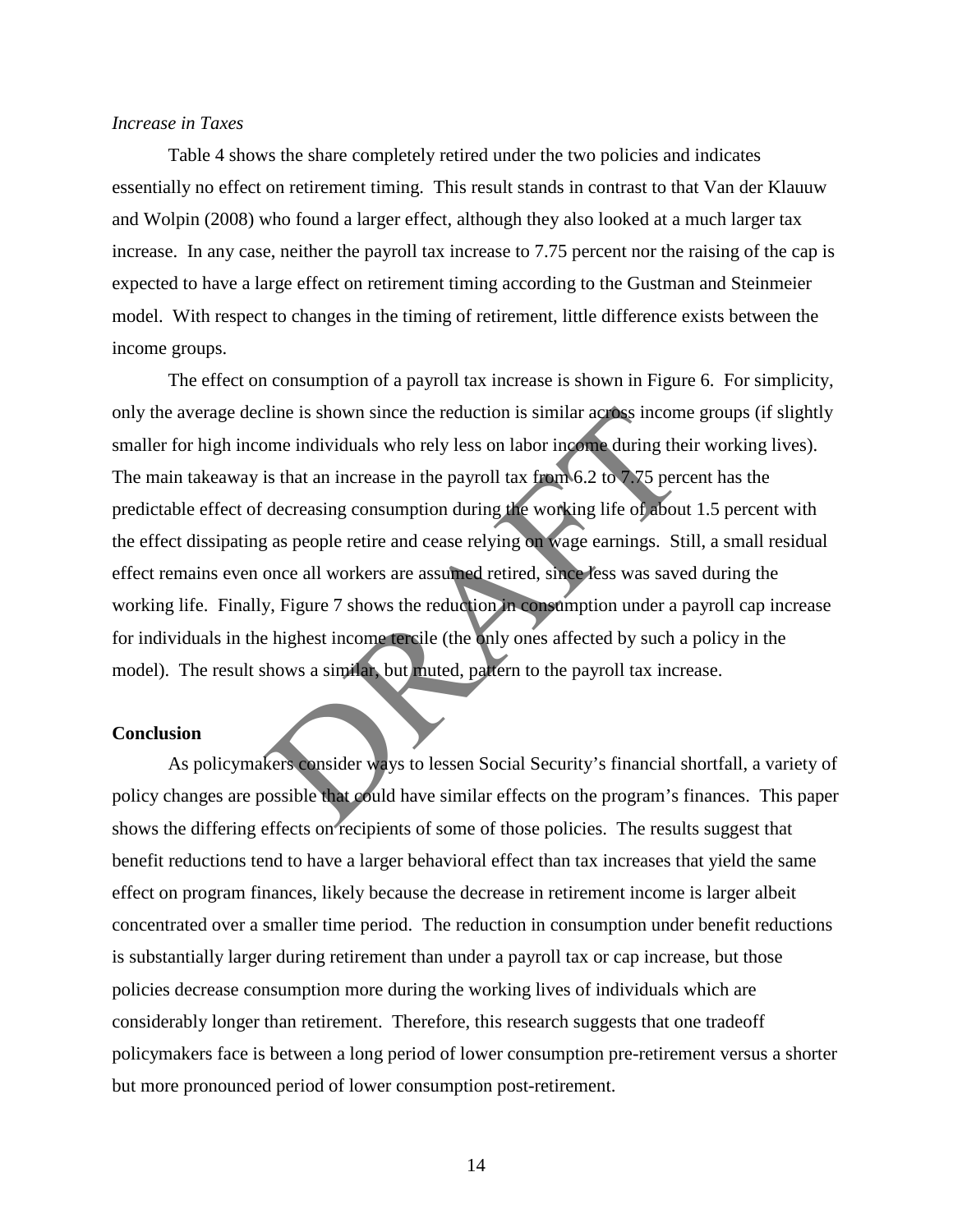## **References**

- Alpert, Abby and David Powell. 2012. "Tax Elasticity of Labor Earnings for Older Individuals." Working Paper 2012-272. Ann Arbor, MI: University of Michigan Retirement Research Center.
- Blau, David M. and Ryan M. Goodstein. 2010. "Can Social Security Explain Trends in Labor Force Participation of Older Men in the United States." *Journal of Human Resources* 45(2): 328-363.
- Burtless, Gary. 1986. "Social Security, Unanticipated Benefit Increases, and the Timing of Retirement." 1986. *Review of Economic Studies* 53(5): 781-805.
- Coile, Courtney, Peter Diamond, Jonathan Gruver, and Alain Jousten. 2002. "Delays in Claiming Social Security Benefits." *Journal of Public Economics* 84(3):357-385.
- Gurley-Calvez, Tami and Brian Hill. 2011. "Time to Retire? The Effect of State Fiscal Policies on Retirement Decisions." *American Economic Review: Papers & Proceedings* 101(3): 35-39.
- Gustman, Alan L. and Thomas L. Steinmeier. 2006. "Social Security and Retirement Dynamics." Working Paper 2006-121. Ann Arbor, MI: University of Michigan Retirement Research Center.
- Gustman, Alan L. and Thomas Steinmeier. 2009. "How Changes in Social Security Affect Recent Retirement Trends." *Research on Aging* 31(2): 261-290.
- Gustman, Alan L. and Thomas Steinmeier. 2015. "Effects of Social Security Policies on Benefit Claiming, Retirement, and Saving." *Journal of Public Economics* 129(9): 51-62.
- Extra Solution, Journal of Public Economics 84(3):357-38<br>
i and Brian Hill. 2011. "Time to Retire! The Effect of St<br>
it Decisions." American Economic Review: Papers & Pr<br>
d Thomas L. Steinmeier. 2006. "Social Security and Hou, Wenliang, Alicia H. Munnell, Geoffrey T. Sanzenbacher, and Yinji Li. "Why are U.S. Households Claiming Social Security Later?" Working Paper 2017-3. Chestnut Hill, MA: Center for Retirement Research at Boston College.
- Mastrobuoni, Giovanni. 2009. "Labor Supply Effects of the Recent Social Security Benefit Cuts: Empirical Estimates Using Cohort Discontinuities." *Journal of Public Economics* 93(11): 1224-1233.
- Schmidt, Lucie and Purvi Sevak. 2009. "Taxes, Wages, and the Labor Supply of Older Americans." *Research on Aging* 31(2): 207-32.
- Van der Klaauw, Wilbert and Kenneth I. Wolpin. 2008. "Social Security and the Retirement and Saving Behavior of Low-Income Households." *Journal of Econometrics* 145(1): 21-42.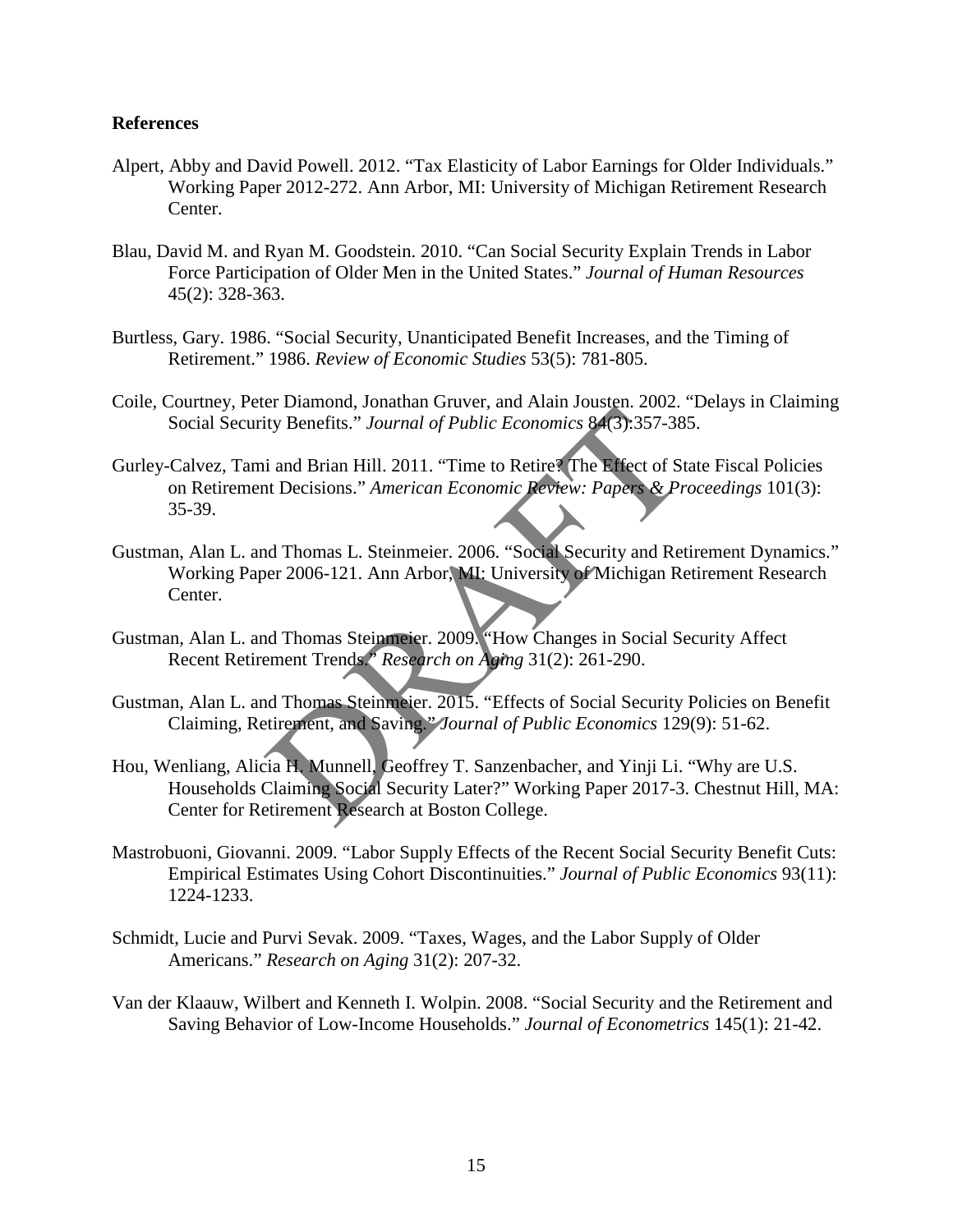|                                                                   |                                                                                         |               | HRS cohort            |              |               |
|-------------------------------------------------------------------|-----------------------------------------------------------------------------------------|---------------|-----------------------|--------------|---------------|
|                                                                   |                                                                                         |               | Observations          | Observations |               |
|                                                                   | Restriction criteria                                                                    |               | dropped               | left         |               |
|                                                                   | Total sample of individuals                                                             |               |                       | 12,652       |               |
|                                                                   | Males married at first sampled                                                          |               | 6,785                 | 5,867        |               |
| wave                                                              |                                                                                         |               |                       |              |               |
|                                                                   | Divorced or widowed after age 35                                                        |               | 1,578                 | 4,289        |               |
| wave                                                              | Spouse not interviewed in first                                                         |               | 133                   | 4,156        |               |
| job                                                               | Respondent does not have career                                                         |               | 497                   | 3,659        |               |
| coverage                                                          | Ambiguity about Social Security                                                         |               | 49                    | 3,610        |               |
|                                                                   | No full-time earnings                                                                   |               | 36                    | 3,574        |               |
| No self-reported earnings, Social<br>Security earnings over limit |                                                                                         |               | 31                    | 3,543        |               |
| Relatively large business assets                                  |                                                                                         |               | 291                   | 3,252        |               |
| No pension provider record in last<br>job                         |                                                                                         |               | 865                   | 2,387        |               |
| Fulltime years of work unavailable                                |                                                                                         |               | 156                   | 2,23         |               |
| for spouse                                                        |                                                                                         |               |                       |              |               |
|                                                                   | Source: Authors' calculation from Health and Retirement Study (HRS) and Gustman and Ste |               |                       |              |               |
|                                                                   | Table 2. Share Completely Retired Under Various Policies                                |               |                       |              |               |
|                                                                   | Share completely retired                                                                |               |                       |              | Percent char  |
| Age                                                               | <b>Baseline</b> ®                                                                       | <b>FRA 69</b> | <b>COLA</b> reduction |              | <b>FRA 69</b> |
| 62                                                                | 42.6%                                                                                   | 40.8%         | 41.7%                 |              | $-4.2%$       |
| 63                                                                | 46.8%                                                                                   | 45.0%         | 45.9%                 |              | $-3.9%$       |
| 64                                                                | 49.8%                                                                                   | $\Delta$ Q 7% | 48.8%                 |              | -0.3%         |

Table 1. *Sample Size Following Restrictions Imposed by Gustman and Steinmeier (2006)*

*Source:* Authors' calculation from *Health and Retirement Study* (HRS) and Gustman and Steinmeier (2006).

| Table 2. Share Completely Retired Under Various Policies |  |  |
|----------------------------------------------------------|--|--|
|----------------------------------------------------------|--|--|

| Share completely retired |                       |               | Percent change from baseline |               |                       |
|--------------------------|-----------------------|---------------|------------------------------|---------------|-----------------------|
| Age                      | Baseline <sup>®</sup> | <b>FRA 69</b> | <b>COLA</b> reduction        | <b>FRA 69</b> | <b>COLA</b> reduction |
| 62                       | 42.6%                 | 40.8%         | 41.7%                        | $-4.2%$       | $-2.0\%$              |
| 63                       | 46.8%                 | 45.0%         | 45.9%                        | $-3.9\%$      | $-2.1\%$              |
| 64                       | 49.8%                 | 49.7%         | 48.8%                        | $-0.3\%$      | $-2.0\%$              |
| 65                       | 55.0%                 | 54.5%         | 53.8%                        | $-0.8%$       | $-2.0%$               |
| 66                       | 59.5%                 | 56.9%         | 58.3%                        | $-4.4%$       | $-2.1\%$              |
| 67                       | 63.0%                 | 61.5%         | 61.4%                        | $-2.3%$       | $-2.5%$               |
| 68                       | 66.6%                 | 65.3%         | 65.0%                        | $-2.0%$       | $-2.4%$               |
| 69                       | 69.2%                 | 66.5%         | 67.5%                        | $-3.9%$       | $-2.4%$               |

*Source:* Authors' calculation from *Health and Retirement Study* (HRS) and Gustman and Steinmeier (2006).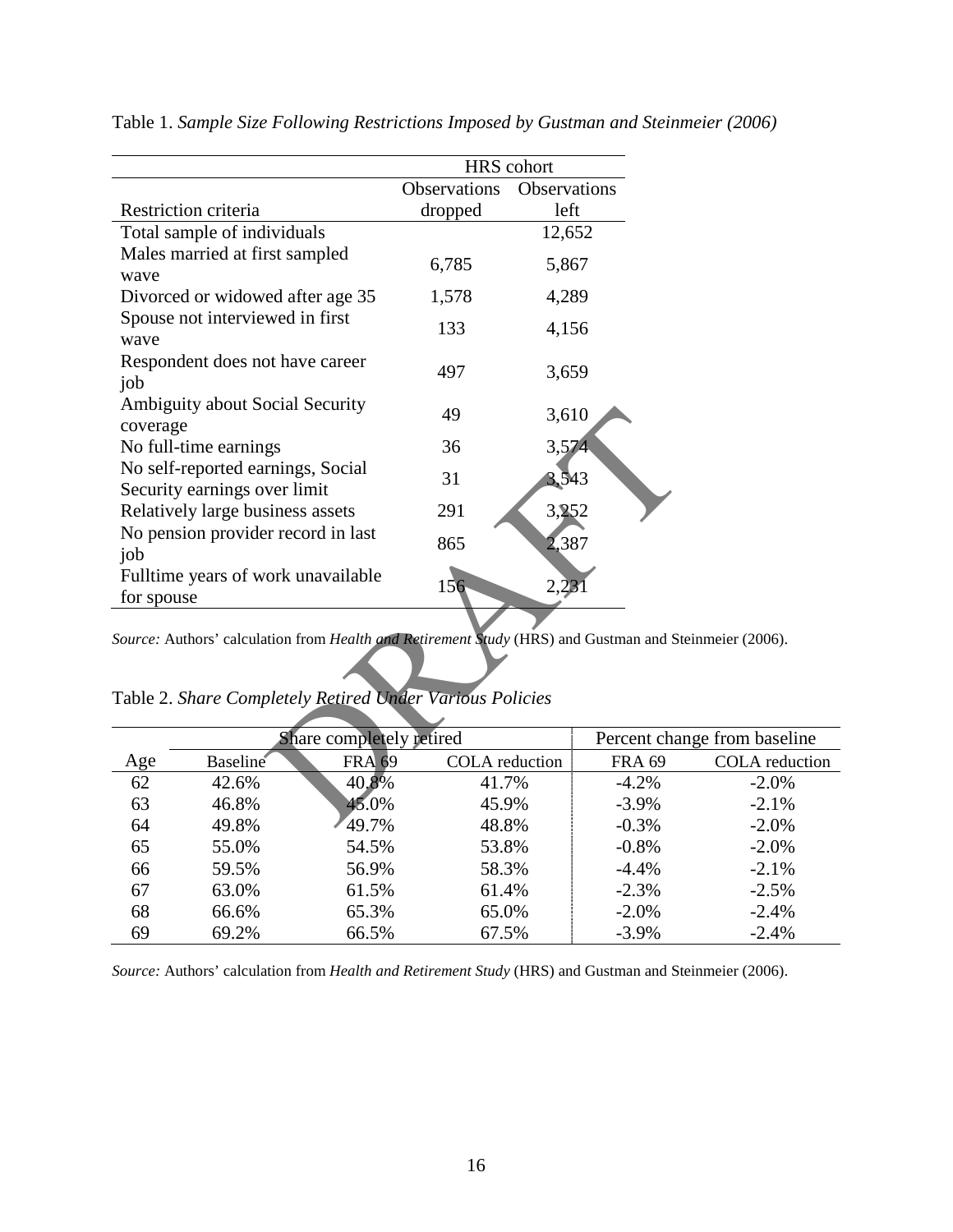|     | FRA69    |          |          | <b>COLA Reduction</b> |          |          |
|-----|----------|----------|----------|-----------------------|----------|----------|
| Age | Low      | Middle   | High     | Low                   | Middle   | High     |
| 62  | $-7.1\%$ | $-4.1\%$ | $-2.4%$  | $-3.5\%$              | $-2.2%$  | $-1.0%$  |
| 63  | $-6.4%$  | $-3.7%$  | $-2.3%$  | $-3.6%$               | $-2.3%$  | $-1.1%$  |
| 64  | $-4.2\%$ | 0.7%     | 1.7%     | $-3.6%$               | $-2.0\%$ | $-0.9\%$ |
| 65  | $-4.5\%$ | 0.1%     | 1.2%     | $-3.6\%$              | $-2.1%$  | $-0.9\%$ |
| 66  | $-7.0\%$ | $-4.3\%$ | $-2.4%$  | $-3.6%$               | $-2.2%$  | $-1.0\%$ |
| 67  | $-5.0\%$ | $-1.7\%$ | $-0.9\%$ | $-3.7\%$              | $-2.7\%$ | $-1.5\%$ |
| 68  | $-4.8\%$ | $-1.4%$  | $-0.3%$  | $-3.6%$               | $-2.6\%$ | $-1.5%$  |
| 69  | $-5.5\%$ | $-4.1%$  | $-2.4%$  | $-3.5%$               | $-2.5\%$ | $-1.5%$  |

Table 3. *Percent Change from Baseline in Share Completely Retired under Various Policies, by Income Tercile*

Table 4. *Percent Change from Baseline in Share Completely Retired under Various Policies, by Income Tercile*

| Source: Authors' calculation from Health and Retirement Study (HRS) and Gustman and Steinmeier (2006).<br>Table 4. Percent Change from Baseline in Share Completely Retired under Various Policies, by |                 |                          |             |             |                              |
|--------------------------------------------------------------------------------------------------------------------------------------------------------------------------------------------------------|-----------------|--------------------------|-------------|-------------|------------------------------|
|                                                                                                                                                                                                        |                 |                          |             |             |                              |
| <b>Income Tercile</b>                                                                                                                                                                                  |                 |                          |             |             |                              |
|                                                                                                                                                                                                        |                 |                          |             |             |                              |
|                                                                                                                                                                                                        |                 | Share completely retired |             |             | Percent change from baseline |
|                                                                                                                                                                                                        |                 | Payroll tax              | Payroll cap | Payroll tax | Payroll cap                  |
| Age                                                                                                                                                                                                    | <b>Baseline</b> | increase                 | increase    | increase    | increase                     |
| 62                                                                                                                                                                                                     | 42.6%           | 42.6%                    | 42.6%       | 0.1%        | $< 0.1\%$                    |
| 63                                                                                                                                                                                                     | 46.8%           | 46.9%                    | 46.8%       | 0.1%        | < 0.1                        |
| 64                                                                                                                                                                                                     | 49.8%           | 49.9%                    | 49.8%       | 0.2%        | < 0.1                        |
| 65                                                                                                                                                                                                     | 55.0%           | 55.1%                    | 55.0%       | 0.2%        | < 0.1                        |
| 66                                                                                                                                                                                                     | 59.5%           | 59.7%                    | 59.5%       | 0.2%        | < 0.1                        |
| 67                                                                                                                                                                                                     | 63.0%           | 63.2%                    | 63.0%       | 0.3%        | < 0.1                        |
| 68                                                                                                                                                                                                     | 66.6%           | 66.8%                    | 66.6%       | 0.3%        | < 0.1                        |
| 69                                                                                                                                                                                                     | 69.2%           | 69.3%                    | 69.2%       | 0.3%        | < 0.1                        |

*Source:* Authors' calculation from *Health and Retirement Study* (HRS) and Gustman and Steinmeier (2006).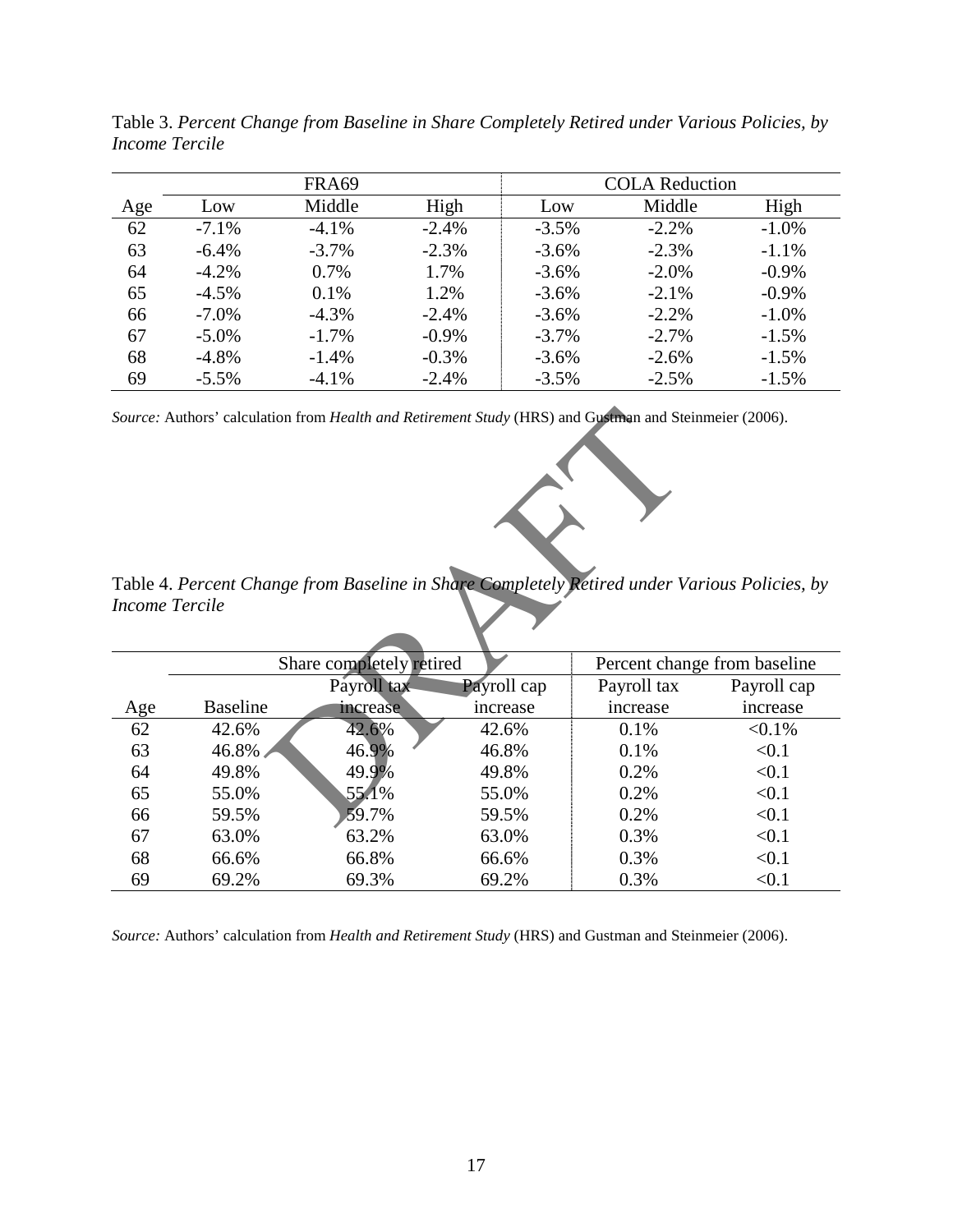

Figure 1. *Share of Sample Completely Retired Ages 50-69* 



Figure 2. *Actual and Predicted Share Completely Retired Ages 50-69* 



*Source:* Authors' calculations HRS and Gustman and Steinmeier (2006).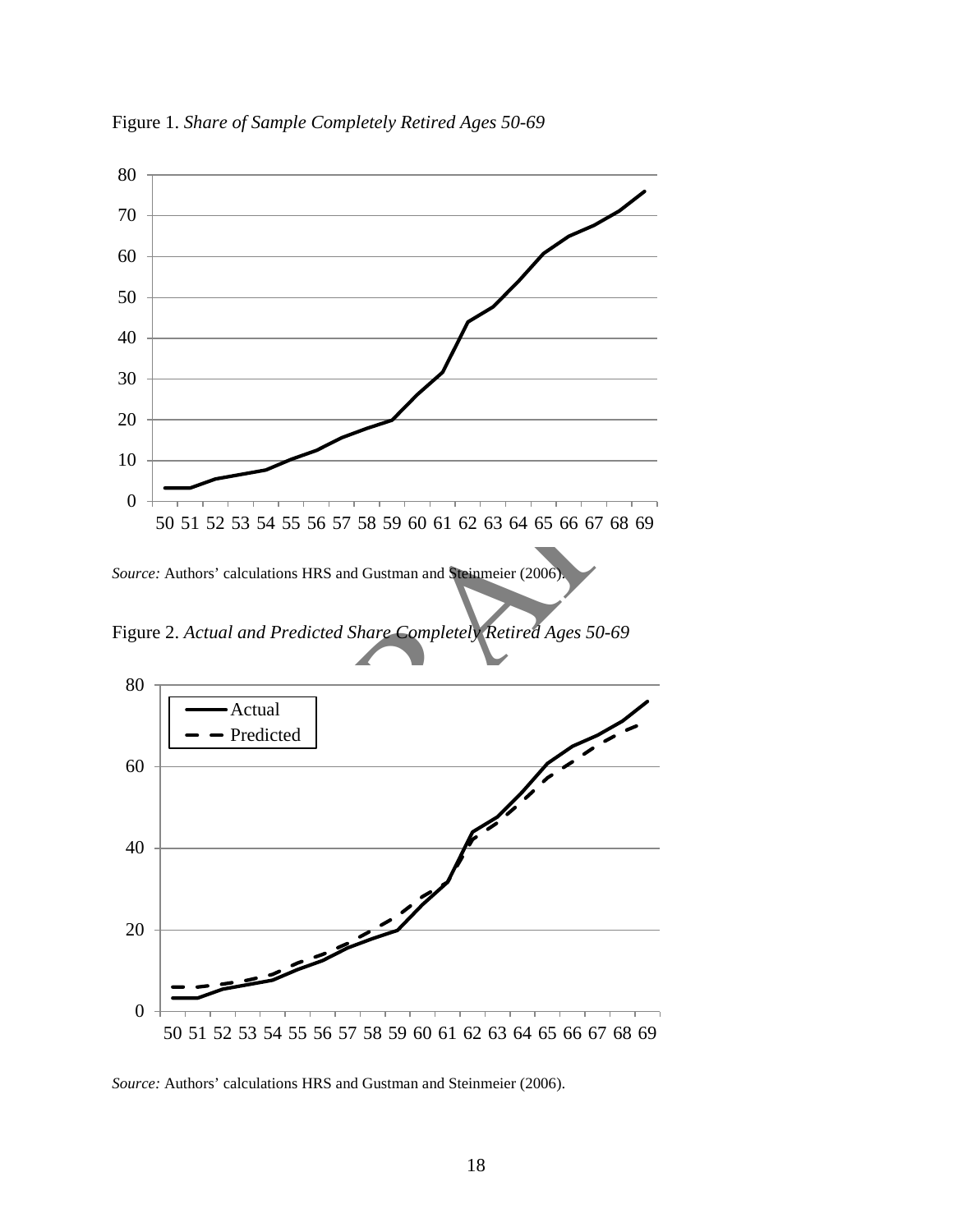Figure 3. *Share of Sample Completely Retired Age 50-64, by Cohort* 



Figure 4. *Percent Reduction in Consumption with FRA Increase Age 25-90, by Income Tercile*



*Source:* Authors' calculations HRS and Gustman and Steinmeier (2006).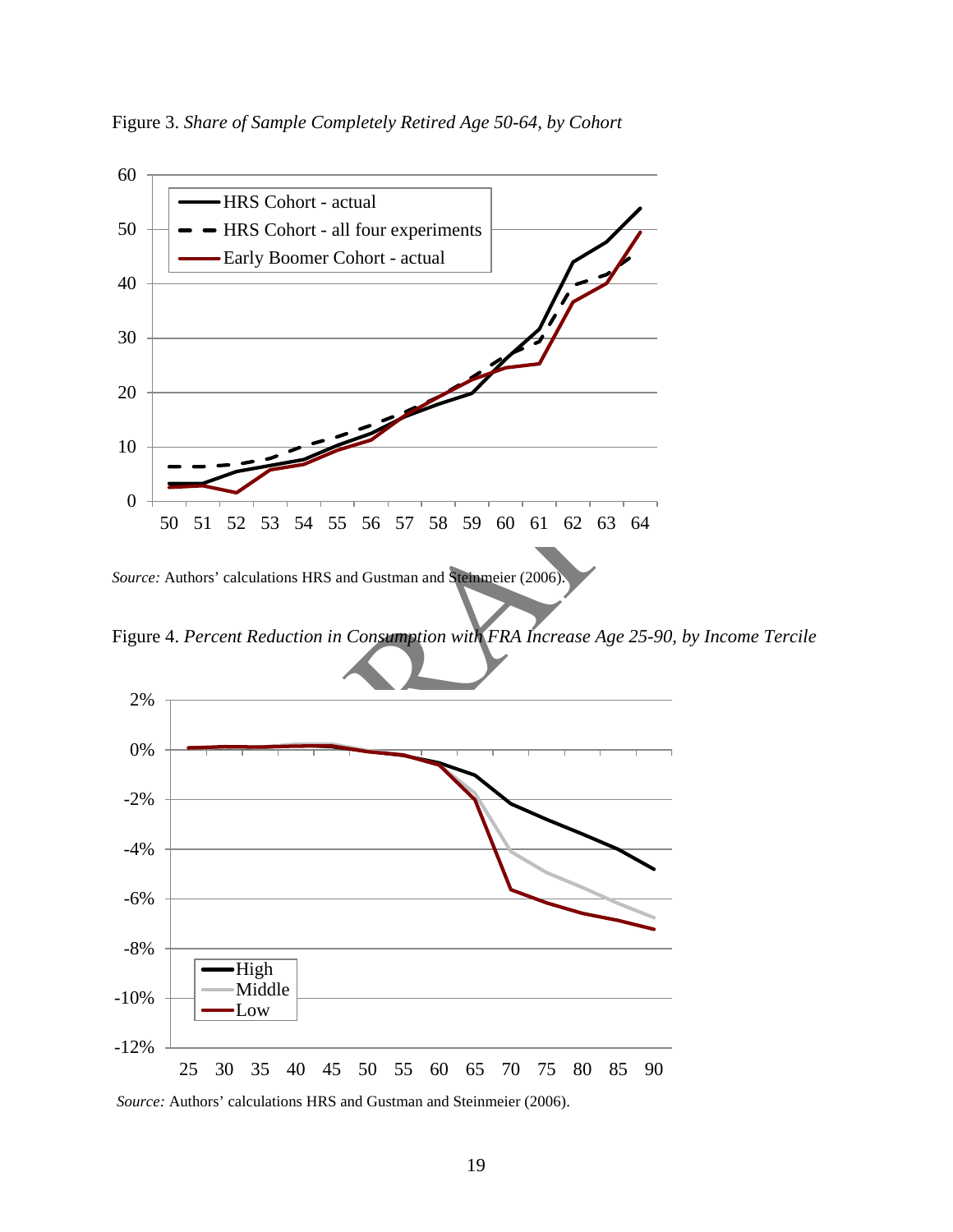

Figure 5. *Percent Reduction in Consumption with COLA Decrease Age 25-90, by Income Tercile* 



*Source:* Authors' calculations HRS and Gustman and Steinmeier (2006).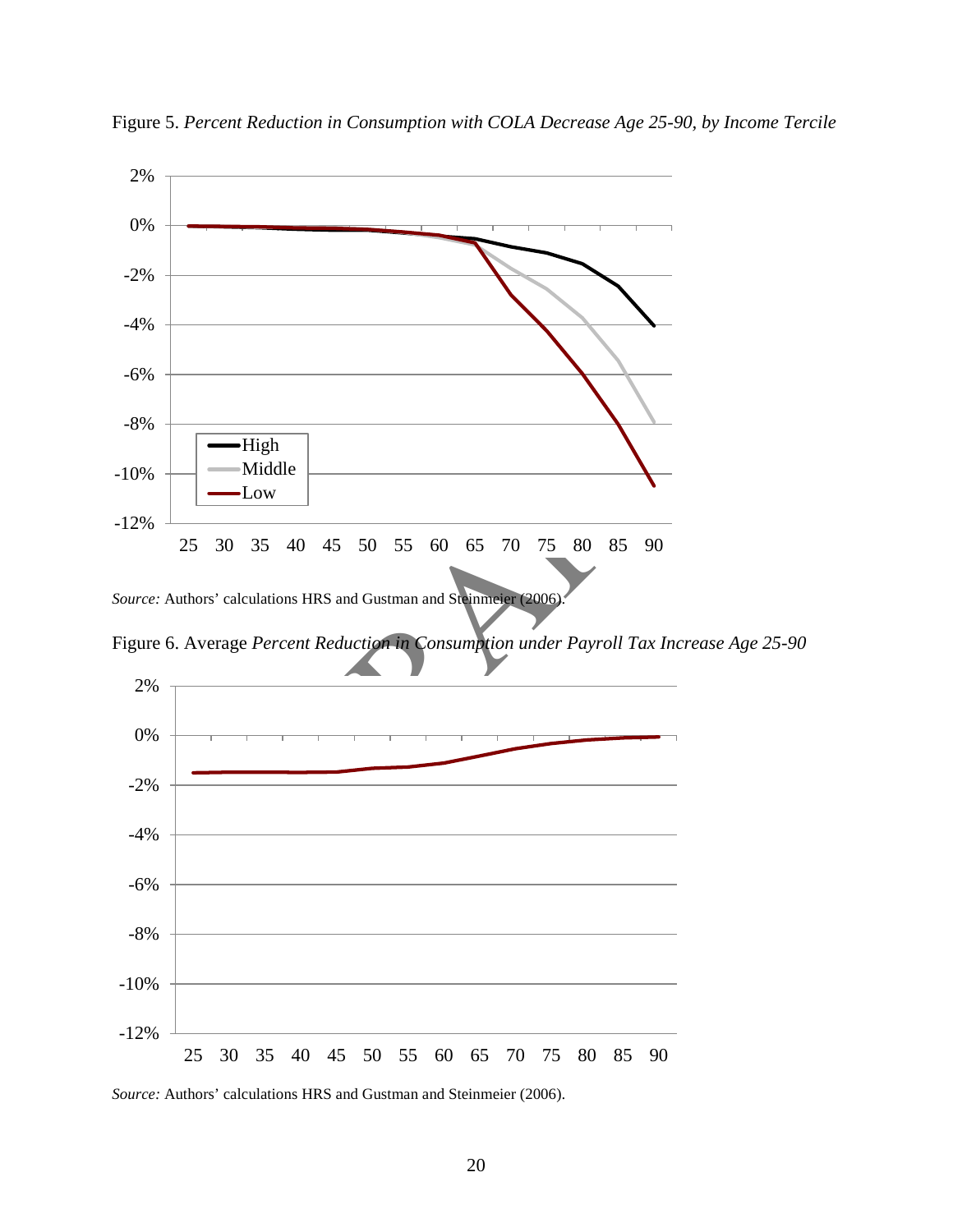Figure 7. Average *Percent Reduction in Consumption under Payroll Cap Increase Age 25-90, Highest Income Tercile Individuals*